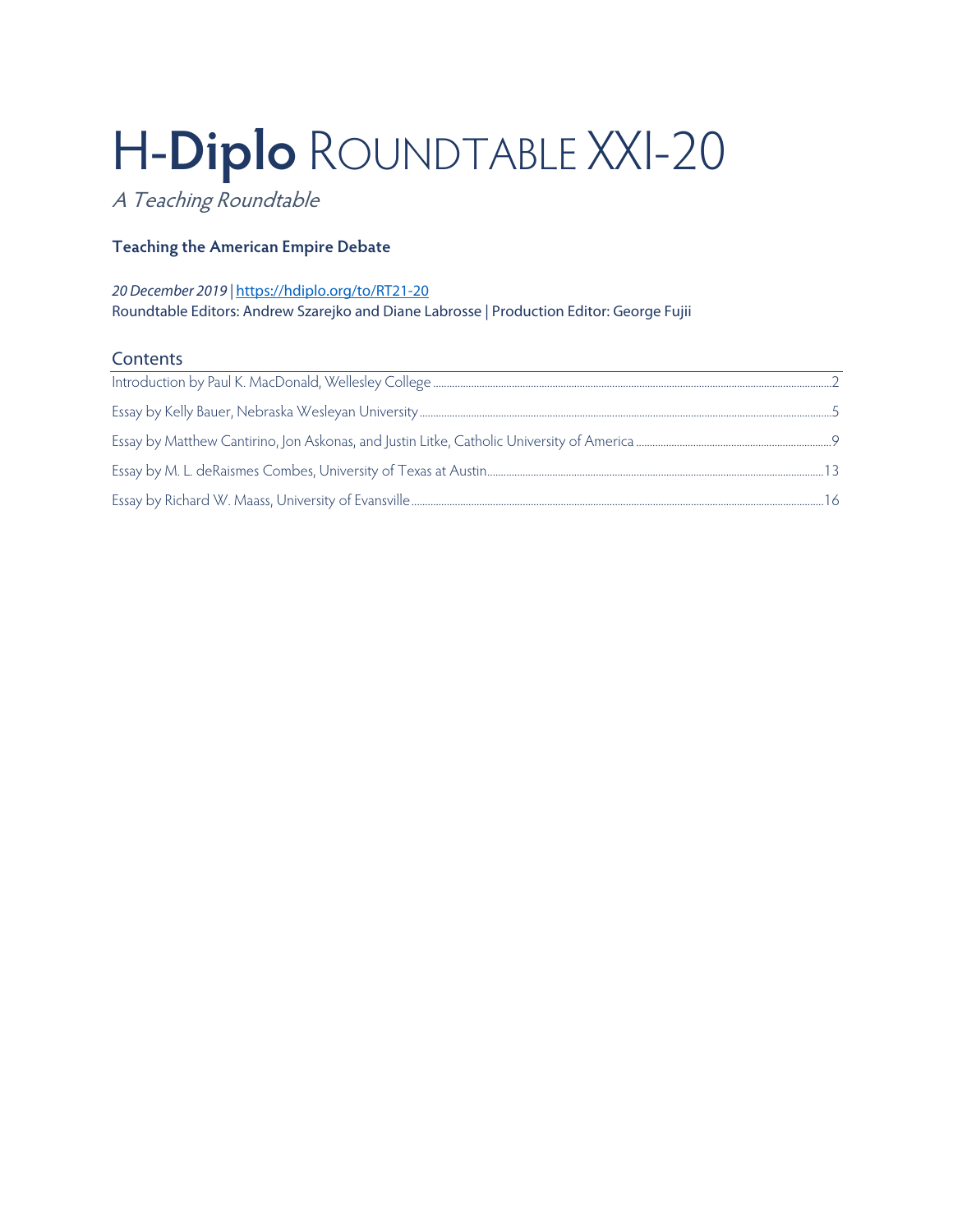#### Introduction by Paul K. MacDonald, Wellesley College

#### <span id="page-1-0"></span>*What is at Stake in Teaching the "American Empire" Debate?*

 $\blacksquare$  n the last meeting of my advanced undergraduate seminar "Empires and Imperialism," we debate whether the contemporary United States is an empire. For some of my students, the answer is obviously 'no.' While  $\sf L$  the United States does administer a number of overseas territories, it does not possess a vast network of The last meeting of my advanced undergraduate seminar. Empires and imperialism, we debate with<br>the contemporary United States is an empire. For some of my students, the answer is obviously 'no.' V<br>colonies that are painted however, the answer is obviously 'yes.' The United States routinely uses its vast military and economic power to limit the sovereignty of other states, and many of the liberal justifications for American intervention abroad echo earlier notions of a civilizing mission. Getting students who hold these diametrically opposed positions to listen to one another can be difficult. The challenge goes beyond simply unpacking an ambiguous social science concept. The term empire comes attached with considerable and justifiable normative weight, so the stakes of how we answer the question can seem particularly significant.

All of the contributors to this roundtable acknowledge these complications, yet they argue that teaching the American Empire debate nevertheless remains a worthwhile—if not essential—endeavor. Indeed, encouraging students to grapple with the question offers numerous pedagogical opportunities. It provides, as Richard Maass observers in his contribution, "abundant flint to spark students' interest in learning more about international politics." In particular, the contributors to this roundtable emphasize at least five related advantages of orienting discussion of contemporary American foreign policy around the concept of empire.

First, it can help students grapple with the challenge of defining and applying social science concepts. Not only are there multiple competing definitions of 'empire' and 'imperialism' in the literature, the meaning of these concepts has evolved and changed over time. As deRaismes Combes explains in her contribution, pushing students to generate their own definitions of empire, and related terms such as imperialism or colonialism, provides an opportunity for them to "deconstruct those definitions and situate them in a broad historical landscape." Moreover, many of the concepts we use to define empire are themselves contested: what is power, control, sovereignty, or authority? Once we have a working definition of empire, how do we differentiate it from related concepts such as hegemony or unipolarity? How can we distinguish between different kinds of empires: formal versus informal empires, overseas versus territorial empires, and so on. As Maass notes, "the debate opens a veritable ocean of conceptual ambiguity for students to practice navigating."

Second, it can provide opportunities for students to engage with and rethink their assumptions about American (and global) history. Rather than narrate history in terms of the choices of states, it encourages students to think about the central role empires have played in global politics, as well as how imperial practices are intimately connected to state formation itself. "Teaching the U.S. as an imperial power," Kelly Bauer points out in her contribution, "ensures that a fuller range of actors…are written into their consideration of global politics." It encourages students to consider the diversity of indigenous modes of precolonial political organization. It pushes them to grapple with the multifaceted character of imperialism, fueled not just by political agents, but also settlers, businessmen, explorers, and missionaries. Examining how the United States has used "the tools of empire" in the past, Bauer argues, exposes the "inconsistencies between imagined and constructed realities of the U.S. state, nation, and empire." It helps connect students to a more unfamiliar and challenging account of the imperial origins of the current American-led liberal international order.

Third, it can encourage students to think about the power of ideas in international politics in general and American foreign relations in particular. As Edward Said's seminal body of work has emphasized, imperialism is not simply a material practice, but an ideology and culture as well.<sup>[1](#page-1-1)</sup> Yet many students assume that the

<span id="page-1-1"></span><sup>1</sup> See, for example, Edward W. Said, *Orientalism* (New York: Random House, 1978); Edward W. Said, *Culture and Imperialism* (New York: Knopf, 1991).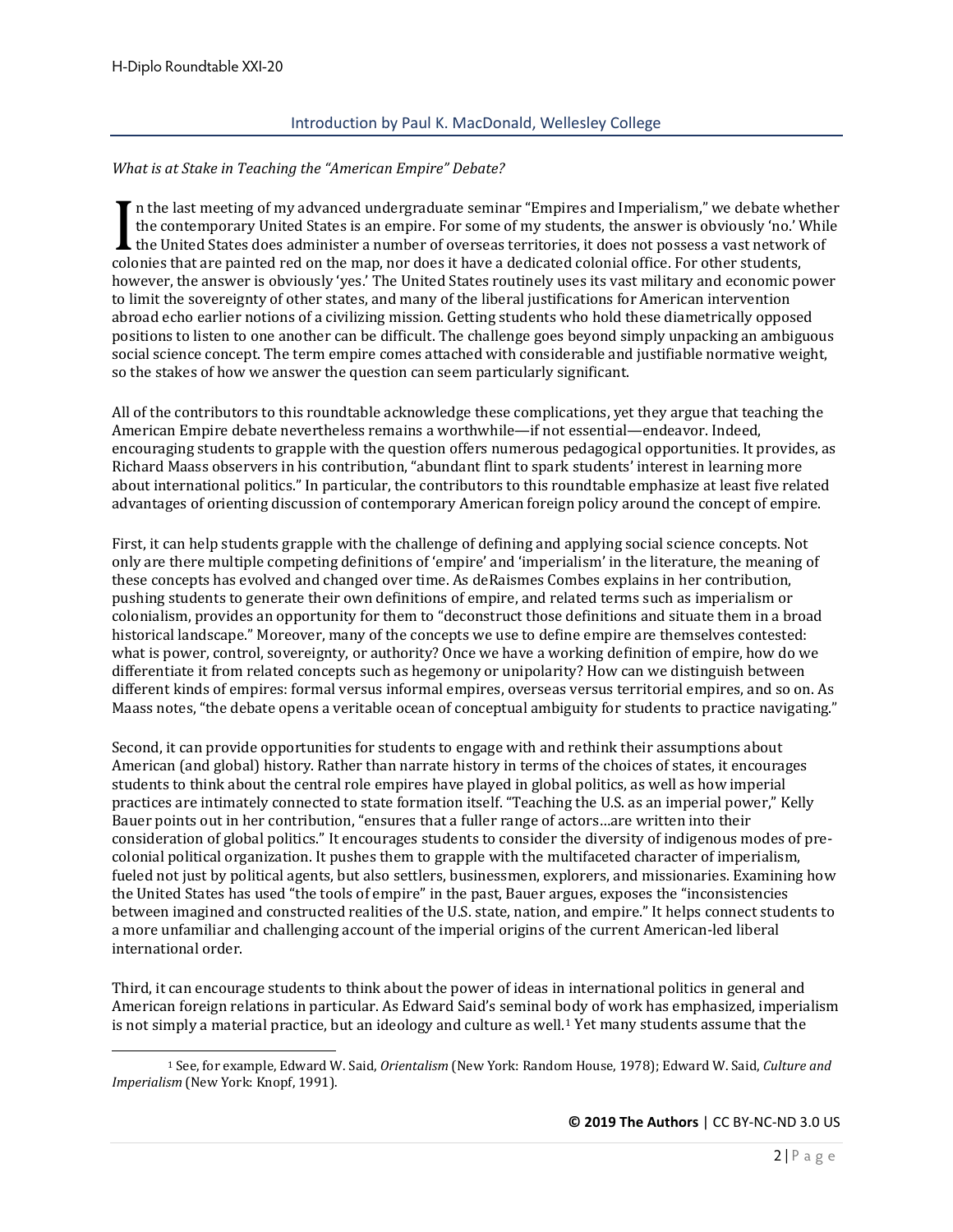founding principles of the United States are inherently anti-imperial. Teaching the American empire debate provides opportunities for students to think about the extent to which liberalism, republicanism, democracy, Protestantism, or other core American values might be compatible with—or even the primary impulse behind—imperial behavior. In their contribution, Matt Cantirino, Jon Askonas, and Justin Litke describe how they encourage students to think of empire not as an aberration, but as "a recurring possibility or project for the United States." This pedagogical choice allows them to explore how "different American leaders, thinkers, and activists have variously advanced or attacked [the idea of empire] throughout history." Foregrounding the question of American empire provides opportunities for students to interrogate the origin and evolution of competing ideas of American exceptionalism.

Fourth, it can prompt students to reflect on their own positions and privileges. As Maass observes, it is impossible to disentangle the question of American empire from the "web of normative, ideological, and identity-based concerns in which it is embedded." International students or students who come from marginalized groups may have much different perceptions of the power and purpose of the American state than some of their classmates. Teaching the American empire debate, Bauer notes, can be "one of the most effective means of challenging and training students to build relationships and dialogue with people who experience U.S. as an imperial power." It can help students contemplate "what it is like to be on the receiving end of American 'hospitality'," as Combes quips. If one of the core features of empires is that they "maintain distinction and hierarchy as they incorporate new people,"<sup>[2](#page-2-0)</sup> discussing whether the United States is an empire can push students to consider how categories of gender, race, and religion have shaped—and continue to shape—American foreign policy.

Fifth, it can highlight to students the power of historical memory and political rhetoric. The claim that the United States is an empire is not simply an analytical one, it is also a political one, and commentators on both the left and the right have invoked the idea of an American empire to promote their favored policies. Cantirino, Askonas, and Litke stress that "concerns about American empire aren't just for the Left," but can also be found in classical liberal and libertarian critiques of American foreign policy. More recently, as Combes alludes, pundits have drawn favorable comparisons between historical practices of imperial policing and American policies in the "war on terror."[3](#page-2-1) More broadly, the American empire debate is taking place at the same time as efforts to decolonize higher education and amidst growing imperial nostalgia in countries such as Britain and France. Competing representations of empire can be found in museums, documentary series, popular histories, and also popular culture. By examining who invokes imperial metaphors, and how and when these appeals resonate with different audiences, students can explore the role that narratives of the past play in contemporary policy debates.

In short, teaching the American empire debate can be challenging, but immensely rewarding. It can be used to get students to define difficult social science concepts, to rethink their assumptions about history and which actors matter in international politics, to unpack competing American political traditions, to explore issues of identity and difference in American foreign policy, and to examine the political power of memory and metaphor. By the end of my "Empires and Imperialism" class, students may not have reached a final verdict on whether the United States is or is not an empire. Yet my hope is that they have developed an appreciation for the profound and pervasive legacies of empires and of imperial modes of thinking. The fact that the American empire debate has been such a consistent and reoccurring feature of discussions about American power is itself suggestive. Policymakers in Washington often claim to be opponents of empire, while talking

<span id="page-2-0"></span><sup>2</sup> Jane Burbank and Frederick Cooper, *Empires in World History: Power and the Politics of Difference* (Princeton: Princeton University Press, 2011), 8.

<span id="page-2-1"></span><sup>3</sup> For a recent example, see Max Boot "Why Winning and Losing are Irrelevant in Syria and Afghanistan," *The Washington Post*, 30 January 2019, [https://www.washingtonpost.com/opinions/global-opinions/the-us-cant-win-the](https://www.washingtonpost.com/opinions/global-opinions/the-us-cant-win-the-wars-in-afghanistan-and-syria--but-we-can-lose-them/2019/01/30/e440c54e-23ea-11e9-90cd-dedb0c92dc17_story.html)[wars-in-afghanistan-and-syria--but-we-can-lose-them/2019/01/30/e440c54e-23ea-11e9-90cd](https://www.washingtonpost.com/opinions/global-opinions/the-us-cant-win-the-wars-in-afghanistan-and-syria--but-we-can-lose-them/2019/01/30/e440c54e-23ea-11e9-90cd-dedb0c92dc17_story.html)[dedb0c92dc17\\_story.html.](https://www.washingtonpost.com/opinions/global-opinions/the-us-cant-win-the-wars-in-afghanistan-and-syria--but-we-can-lose-them/2019/01/30/e440c54e-23ea-11e9-90cd-dedb0c92dc17_story.html)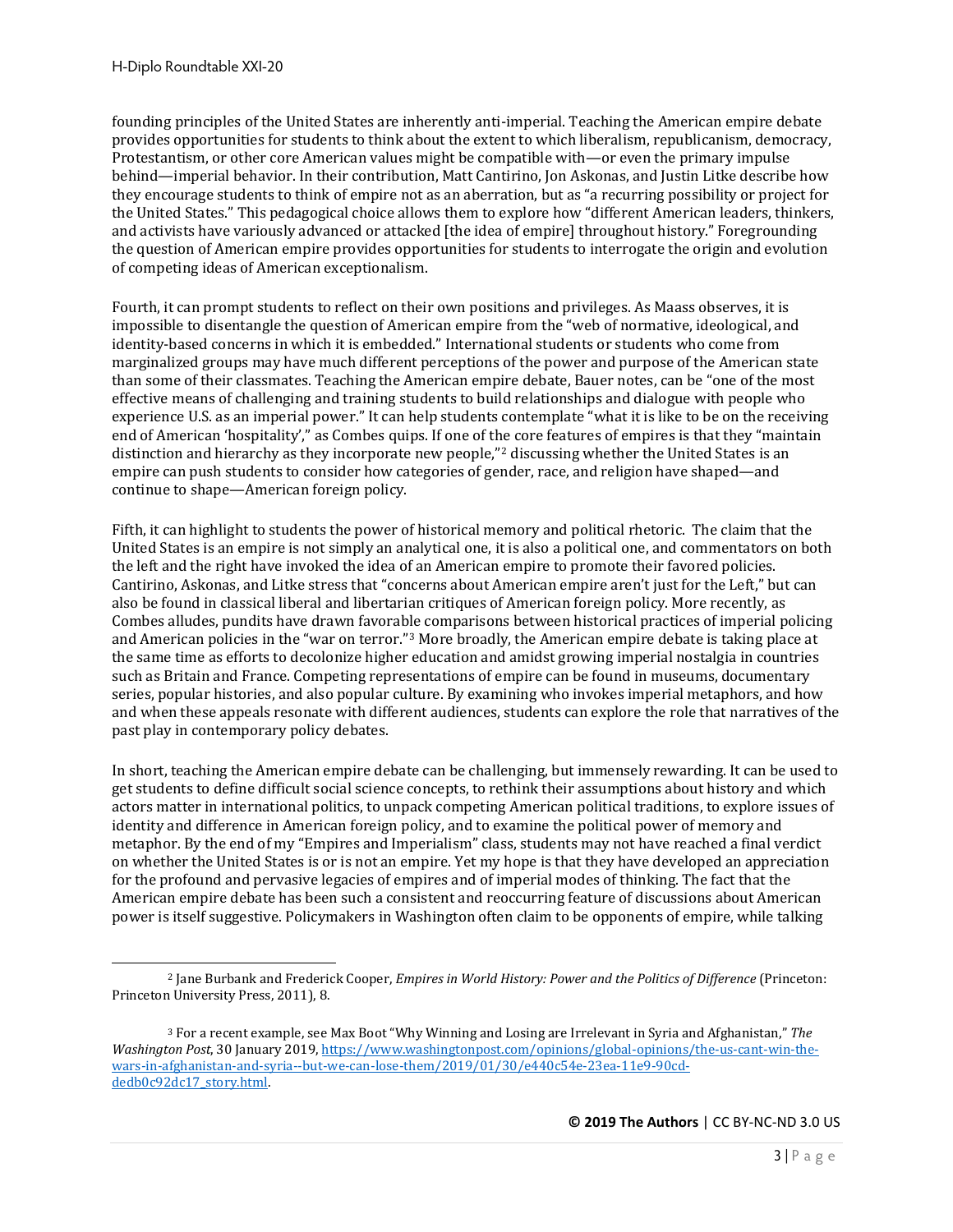and behaving in ways that are strikingly imperial. At a minimum, debating whether the United States is an empire forces students to confront this tension that lies at the heart of American foreign policy.

#### **Participants:**

**Paul K. MacDonald** is an Associate Professor of Political Science at Wellesley College. His most recent book *Twilight of the Titans: Great Power Decline and Retrenchment,* coauthored with Joseph M. Parent, was published by Cornell University Press in 2018. His articles have appeared in *International Security, Security Studies, International Organization, Review of International Studies, Political Science Quarterly,* and the *American Political Science Review,* and his first book *Networks of Domination: The Social Foundations of Peripheral Conquest in International Politics* was published by Oxford University Press in 2014.

**Jon Askonas** is an Assistant Professor of Politics and a Fellow of the Center for the Study of Statesmanship at the Catholic University of America.

**Kelly Bauer** is an Assistant Professor of Political Science at Nebraska Wesleyan University. Her research explores how Latin American states govern to re-center themselves as global trends destabilize state sovereignty; her recent work is on state responses to international indigenous rights, irregular migration, and human security regimes. She also studies the best practices of teaching and learning, examining how to make the classroom and university spaces for place-based student learning and empowerment. Her recent work appears in the *Latin American and Caribbean Ethnic Studies*, *Journal of Ethnic and Migration Studies*, *New Political Science*, *Journal of Political Science Education*, and *Journal of Agrarian Change*.

**Matthew Cantirino** is a doctoral candidate at the Catholic University of America.

**M. L. deRaismes Combes** is a post-doctoral fellow at the Clements Center for National Security at the University of Texas at Austin. She focuses on international security, identity, irregular warfare, and U.S. foreign policy. She is currently working on a manuscript tracing present-day United States counterinsurgency doctrine to its French colonial origins and what that means for future security policy.

**Justin Litke** is an Assistant Professor of Politics and a Fellow of the Center for the Study of Statesmanship at the Catholic University of America.

**Richard W. Maass** is Associate Professor of Political Science at the University of Evansville. He is the author of *The Picky Eagle: How Democracy and Xenophobia Limited U.S. Territorial Expansion*, forthcoming in May 2020 from Cornell University Press, and his research has also appeared in *Diplomatic History*, *International Security*, *Terrorism and Political Violence*, and *Historical Methods*. His broad interests include U.S. foreign policy, international security, international law, and political theory, and he is currently editing a volume for the University of Michigan Press titled *The United States and International Law: Paradoxes of Support across Contemporary Issues*. He earned his B.A. from Middlebury College and his Ph.D. from the University of Notre Dame.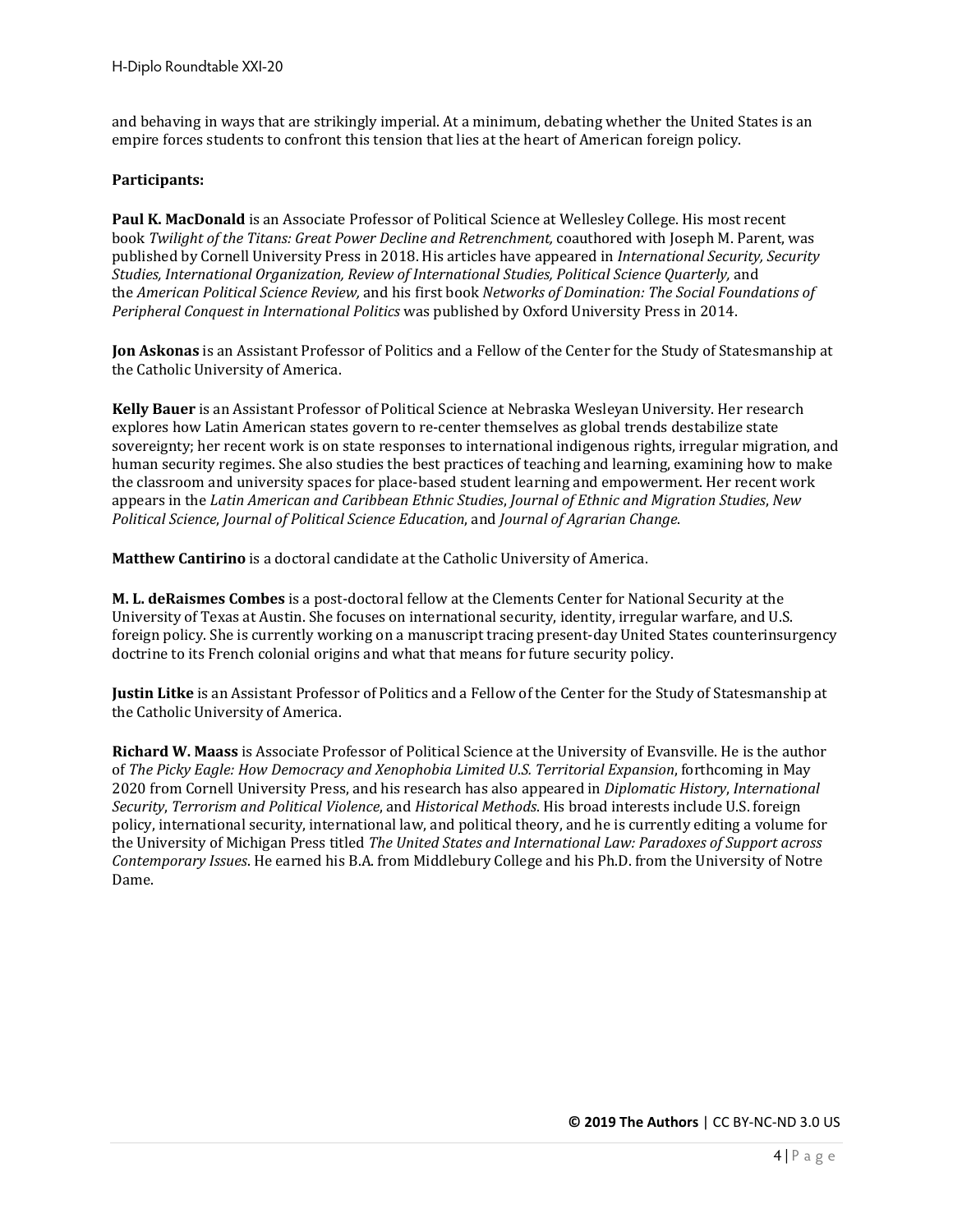#### Essay by Kelly Bauer, Nebraska Wesleyan University

<span id="page-4-0"></span>hould political scientists teach courses that consider the United States as an imperial power? My response is motivated by my first days studying abroad in Buenos Aires, and the number of times students have repeated similar stories to me. It was 2007, and President George W. Bush, who had arrived to Argentina for trade negotiations, was met by the demands of former Venezuelan President Hugo Chávez of 'gringo go home' and by protesters setting the local McDonalds restaurants on fire. The study abroad program warned us to avoid the protests and refrain from drawing attention to our citizenship. Today, my students find themselves in similar situations. One was greeted with the question 'So you're a US imperialist then' from a classmate. Another noted that encountering 'the idea that [the United States is] sort of this solid rock on which global democracy and economic power rests leaves me feeling kind of uncomfortable.' Daniel Immerwahr similarly asserts in *How to Hide an Empire* that "Empire might be hard to make out from the mainland, but from the sites of colonial rule themselves, it's impossible to miss."<sup>[4](#page-4-1)</sup> Sarrive

Here, I assert that political science educators need to teach the U.S. as an example of empire as one of the most effective means of challenging and training students to build relationships and dialogue with people who experience the United States as an imperial power. I come to this debate as a comparativist who teaches mostly about the governance of identity politics at a small, predominantly white liberal arts university in the Midwest. Accordingly, this argument is motivated less by my formal training on the extent to which conversations about empire apply to U.S. foreign policy, and more by my conversations with people and communities who have experienced or do experience the foreign and/or domestic policies of the U.S. as imperial ones. As an international politics educator, I am accountable for preparing students to hear and engage with individuals and communities, both within and outside of U.S. borders, who experience past and/or present U.S. actions in the imperial sense. Doing this work demands that international politics educators decenter classroom conversations from ontological and epistemological understandings of the United States as an empire in academic and policy conversations, and instead equip students to understand their own positionalities and to better engage with those who experience U.S. imperialism. Below, I outline how teaching empire in conversation with teaching U.S. past and present policy offers students key analytical tools that equip them to listen to, learn from, and engage with arguments they may hear in their current and future communities.

First, teaching empire trains students to diversify their understandings of the actors in international politics. The field traditionally collapses international politics into analyses of the individual, state, and systemic levels of analysis; teaching empire usefully complicates this portrait. How does empire fit into these levels of analysis? Non-sovereign spaces? Communities with degrees of sovereignty but not statehood? Teaching imperialism opens conversations about contestation over the relative power and influence of a broader range of the actors in international politics. Scholars have made similar arguments about the analytical utility of bringing Native American Studies into deeper conversation with political science (not to mention the ethical responsibility of doing so). Michael Lerma and Dale Turner, for example, highlight how indigenous forms of sovereignty complicate understandings of sovereignty,<sup>[5](#page-4-2)</sup> challenging the field to "'unsettle' its unconscious orientations to concepts such as time, space, property, law, and membership—all of which European settlers leveraged to justify the conquest, control, and cordoning off of Native populations, even while they promoted

<span id="page-4-1"></span><sup>4</sup> Daniel Immerwahr, *How to Hide an Empire: A Short History of the Greater United States* (New York: Random House, 2019), 15.

<span id="page-4-2"></span><sup>5</sup> Michael Lerma, *Indigenous Sovereignty in the 21st Century: Knowledge for the Indigenous Spring* (Gainesville: Florida Academic Press, 2014); Dale Antony Turner, *This Is Not a Peace Pipe: Towards a Critical Indigenous Philosophy* (Toronto: University of Toronto Press, 2006).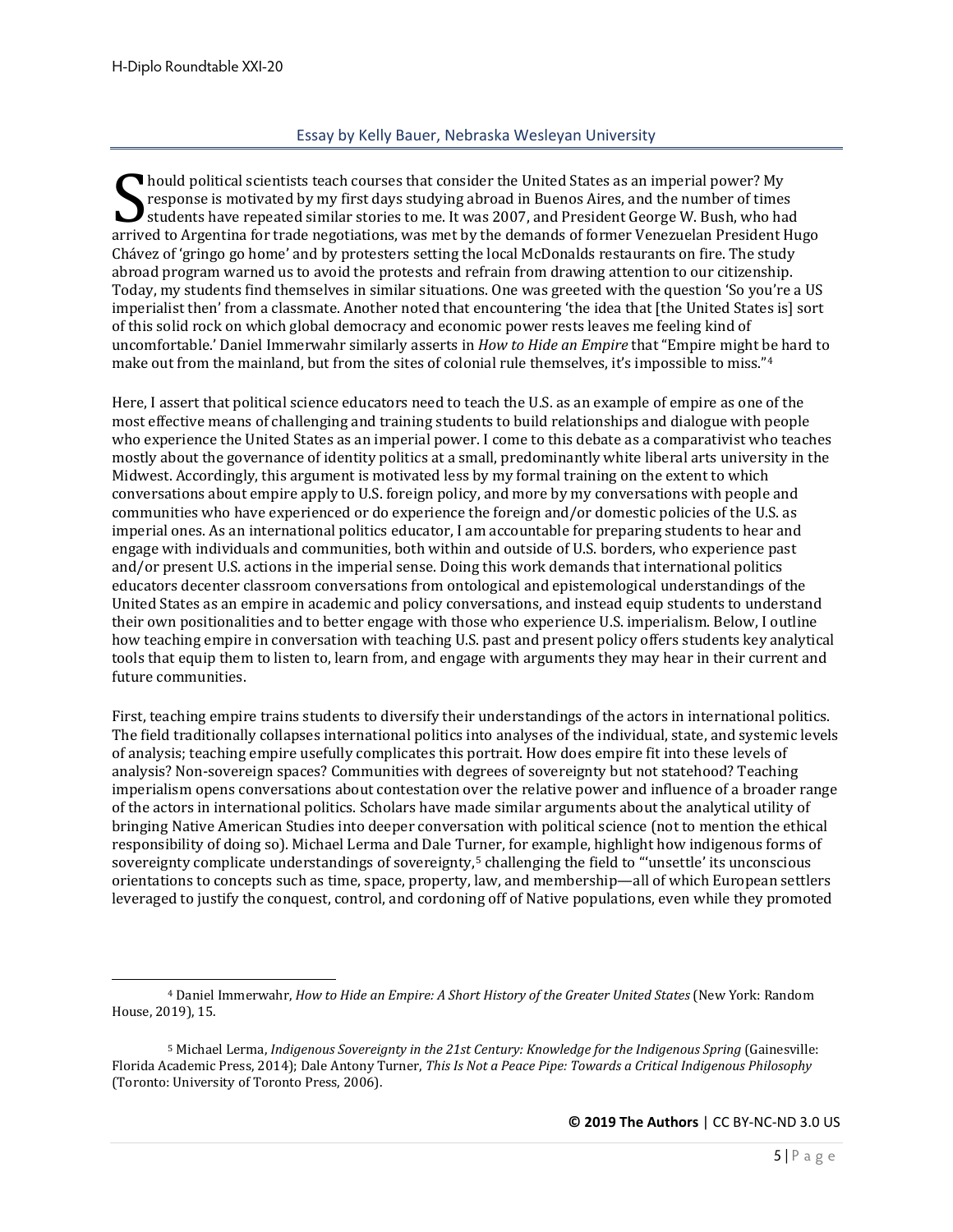egalitarian political structures for themselves and their descendants."[6](#page-5-0) This conceptual shift demands that educators train students to understand that, as David Lake writes, "Although theories are thought to be objective, what goes into those theories and, in turn, their explanatory power is ultimately shaped by subjective, lived experiences. Different individuals with different life stories will develop different intuitions about how the world works, and thus will write different theories to capture those intuitions and, in turn, larger patterns of politics."[7](#page-5-1) Scholars have extensively noted the limitations of a narrow view of international relations, with Barry Buzan and Richard Little most directly critiquing the tendency to "assum[e] that all international systems must have the same features seems to offer possibilities of simplification that can transform the huge scale and nightmarish complexities of world politics into a relatively simple and timeless model. … The extraordinarily tight interconnection of the elements in this package offer the promise of theoretical simplification that explains in good part why so much of the international relations community has been seduced into wearing the Westphalian straightjacket."<sup>[8](#page-5-2)</sup> Teaching imperialism invites students into these conversations and ensures that a fuller range of the actors in interactional politics are written into their considerations of global politics.

Second, transitioning away positioning the nation- state as the referent object of political inquiry of international politics allows conversations about the tools of empire to intersect with those about the tools of state and nation-building, and contestation over the use of those tools. Doing so pushes students to reimagine forms of rule and governance. With what tools of governance does the U.S. build state/nation/empire, and what are the consequences of those efforts? They provide a vision, albeit often a challenging vision, of the United States' imagined self. Many have noted that it is uncomfortable to question whether the U.S. is an empire, perhaps because doing so exposes inconsistencies between imagined and constructed realities of the U.S. as state, nation, and empire. Immerwahr offers that the "country perceives itself to be a republic, not an empire;"[9](#page-5-3) Peter Harris argues that "in the American experience, the history of territorial acquisition shows that ideas of race, racism, and imperialism have been of demonstrable salience since the earliest days of the republic—at least when annexing populated territories or territories intended for settlement;"[10](#page-5-4) and Taesuh Cha understands U.S. foreign policy "as a tragedy that is related to its fundamental racist/militarist identity based on its own expansionist experiences."[11](#page-5-5) Discussing empire unsettles assumptions about the state and the nation, centers the conversation around how power and coercion constructed those political units, and mandates the consideration of the use of and opposition to current tools of U.S. empire. A few examples from relatively recent U.S. foreign policy actions highlight the insights that could emerge from discussing the convergence of state, nation, and empire building. The use of torture in Guantanamo Bay after 11 September, 2001, was justified as extraterritorial in terms of constitutional and international law, but under the purview

<span id="page-5-1"></span><sup>7</sup> David A. Lake, "White Man's IR: An Intellectual Confession," *Perspectives on Politics* 14:4 (2016): 1112-1122, here, 1113.

<span id="page-5-2"></span><sup>8</sup> Barry Buzan and Richard Little, "Why International Relations Has Failed as an Intellectual Project and What to Do About It," *Millennium* 30:1 (2001): 19-39, here, 26.

<sup>9</sup> Immerwahr, 19.

<span id="page-5-4"></span><span id="page-5-3"></span><sup>10</sup> Peter Harris, "Teaching the Territories in Us Foreign Policy: Race and Empire in the American Experience," *PS: Political Science & Politics* 50:2 (2017): 506-509, here, 506.

<span id="page-5-5"></span><sup>11</sup> Taesuh Cha, "The Formation of American Exceptional Identities: A Three-Tier Model of the "Standard of Civilization" in US Foreign Policy," *European Journal of International Relations* 21:4 (2015): 743-767, here, 744.

<span id="page-5-0"></span><sup>6</sup> Nancy D. Wadsworth, "Unsettling Lessons: Teaching Indigenous Politics and Settler Colonialism in Political Science," *PS: Political Science & Politics* 47:3 (2014): 692-697, here, 694.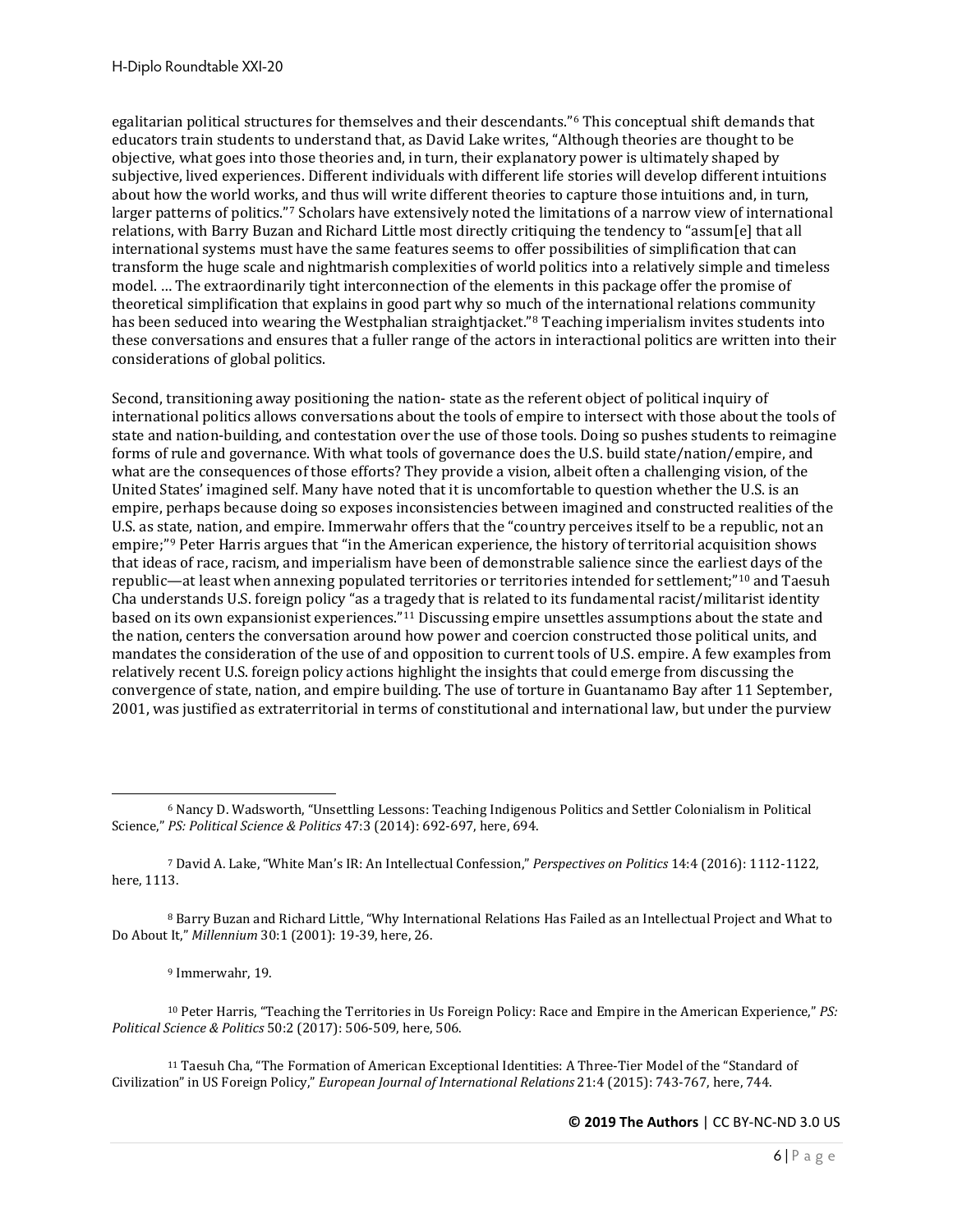of the U.S. Commander-in-Chief.[12](#page-6-0) The externalization of U.S. migration controls to sending or transit countries was justified by Secretary of Homeland Security John Kelly as "Border security requires a layered approach that extends far beyond our shores, throughout the hemisphere."[13](#page-6-1) Similar arguments have been made in discussions of globalization and neoliberalism as tools of empire "rest[ing] on an imperial centre."[14](#page-6-2) Framing these global events and trends as instances of empire offers students access points to new insight into foreign policy, international law, economic policy, sovereignty, and forms of power as they consider political units of analysis not as fixed, but rather as contested and constructed units of analysis that can be make and unmade.

Often in political science, particularly in terms of diversifying and decolonizing the field, conversations about what *content* should be taught dominate, to the exclusion of what pedagogical tools should be used to teach this content. These pedagogical decisions should be motivated by an understanding of students' relationships with the content, and should carefully present material that draws on both what is familiar and unfamiliar to facilitate their learning.[15](#page-6-3) In classrooms at my predominantly white university in the Midwest, my challenge is not to teach how the history of U.S. foreign policy in Latin America structures U.S. opposition in the region, but to transition the class out of those uncomfortable and unfamiliar conversations. Often, students are jarred to learn the history of U.S. involvement in Latin America during the Cold War; teaching this content is necessary but insufficient, and many students struggle to learn how this context structures current politics in the region and the current relations of Latin American states with the United States. To make this transition, I dedicate time to developing students' noncognitive skills in the classroom, encouraging them to develop resiliency and perseverance through negativity bias that often develops as they learn this uncomfortable history.

This essay is premised on the assumption that political science education should be student-centered and accountable to how students will encounter the course content outside of the classroom. This is especially important when considering how to teach past and present U.S. policy, considering the relevance of the debate to many students' career paths. Many of the students who enter my classrooms consider work opportunities with the Peace Corps, federally-funded fellowship and scholarship programs such as Fulbright and Boren, the military, and other international opportunities that are funded by the U.S. government. I contacted several alumni who work in these programs to inquire about if and how they encountered debates about U.S. empire. Their resounding response was that representatives of the U.S. government are quickly confronted with arguments about the tools of U.S. empire-making, and their responses will consequentially structure their experiences, relationships, and work. Debates about which past or present U.S. policy conceptually qualifies as 'imperial' need to quickly fall to the wayside of a deeper, more contextualized understanding of the significance of this debate in the communities. Each student articulated the necessity of understanding the motivations and objectives of the programs, their position within those programs, and how they continue to come to terms with the extent to which they can do good in the world within those

<span id="page-6-2"></span><sup>14</sup> Bryan Mabee, "Discourses of Empire: The Us 'Empire', Globalisation and International Relations," *Third World Quarterly* 25:8 (2004): 1359-1378, here, 1360.

<span id="page-6-3"></span><sup>15</sup> Kelly Bauer and Kelly Clancy, "Teaching Race and Social Justice at a Predominantly White Institution," *Journal of Political Science Education* 14:1 (2018); Kelly Clancy and Kelly Bauer, "Reconceptualizing Diversity and Difference: Teaching Us and Comparative Politics in Conversation," *Newsletter of the Organized Section in Comparative Politics of the American Political Science Association* 29:1 (2019).

<span id="page-6-0"></span><sup>12</sup> See, for example, Rasul v. Bush, 124 S. Ct. 2686 (2004), Hamdi v Rumsfeld, 542 U.S. 507 (2004), Boumediene v Bush, 553 U.S. 723(2008).

<span id="page-6-1"></span><sup>13</sup> Quoted in Nancy Hiemstra, "Pushing the Us-Mexico Border South: United States' Immigration Policing Throughout the Americas," *International Journal of Migration and Border Studies* 5:1-2 (2019): 44-63, here, 45. See also Cecilia Menjívar, "Immigration Law Beyond Borders: Externalizing and Internalizing Border Controls in an Era of Securitization," *Annual Review of Law and Social Science* 10 (2014).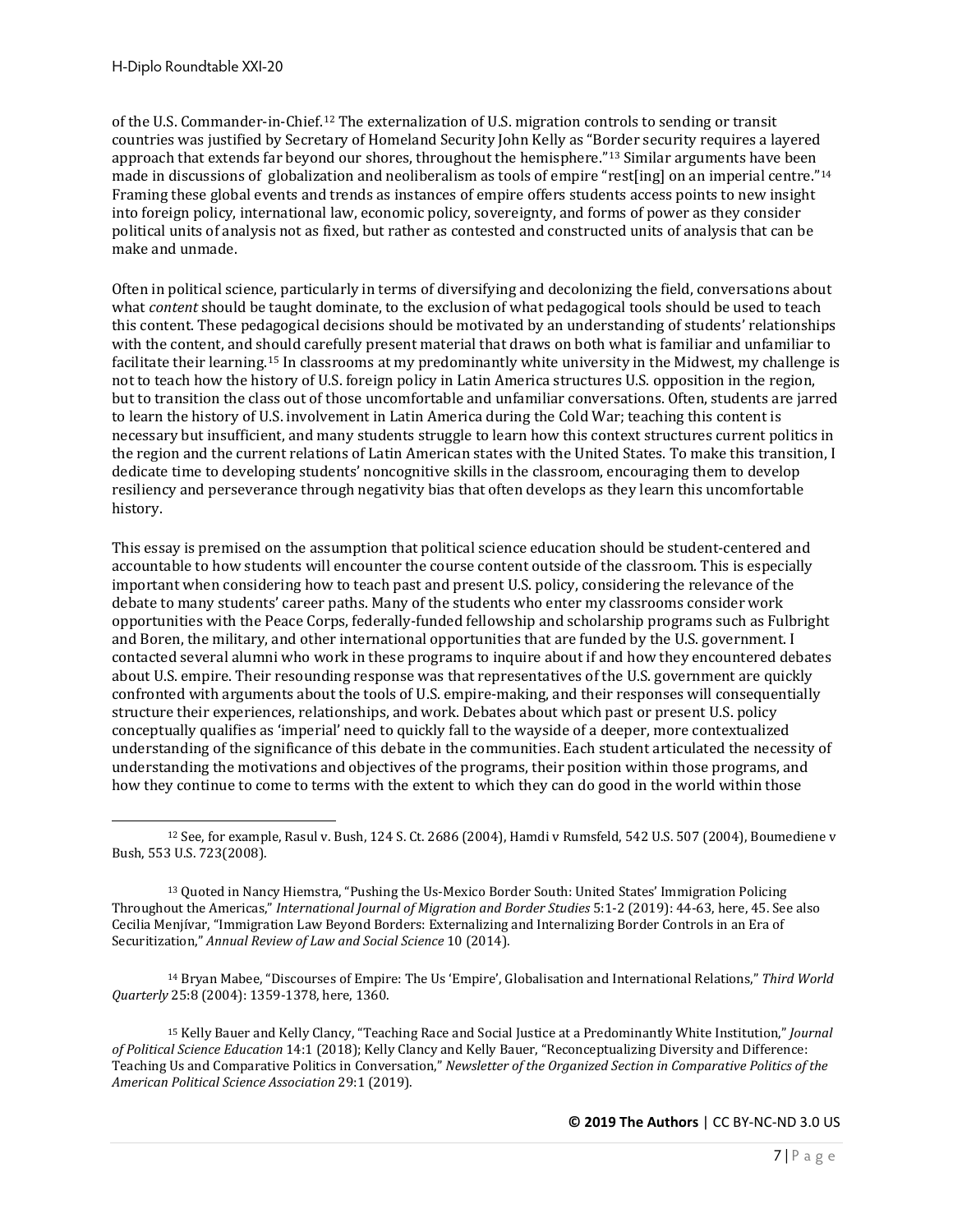programs. One alumna reflected on the variation in how her colleagues abroad think about their own responsibilities to their students, writing that "Some would rather teach about pumpkin pie and baseball, while others dive a little deeper. I have used teaching about holidays like Thanksgiving to challenge students' understanding of colonialism and its lasting influence." Another asked current and future participants of the program, "Do you understand how intricate your position is? Do you understand the undeserved position of power that you hold in these countries? And if you do, how do you use it?" Students should be prepared to engage with how perceptions of the U.S. structure the ways in which they engage with the community in which they live and work, and the ways in which that community will engage with them. If we, as political science educators, teach students to be engaged global citizens, we can only hope that the future representatives of these organizations have considered their own roles and degrees of complicity in work that can be perceived as tools of the U.S. empire.

As international politics educators, we must hold ourselves accountable to the students who will be engaging in conversations with those who experience U.S. policy. Teaching the U.S. empire debate in the classroom opens the conversation by broadening and deepening their understandings of international politics; one alumna wrote that for political scientists, "that should be an innate train of thought."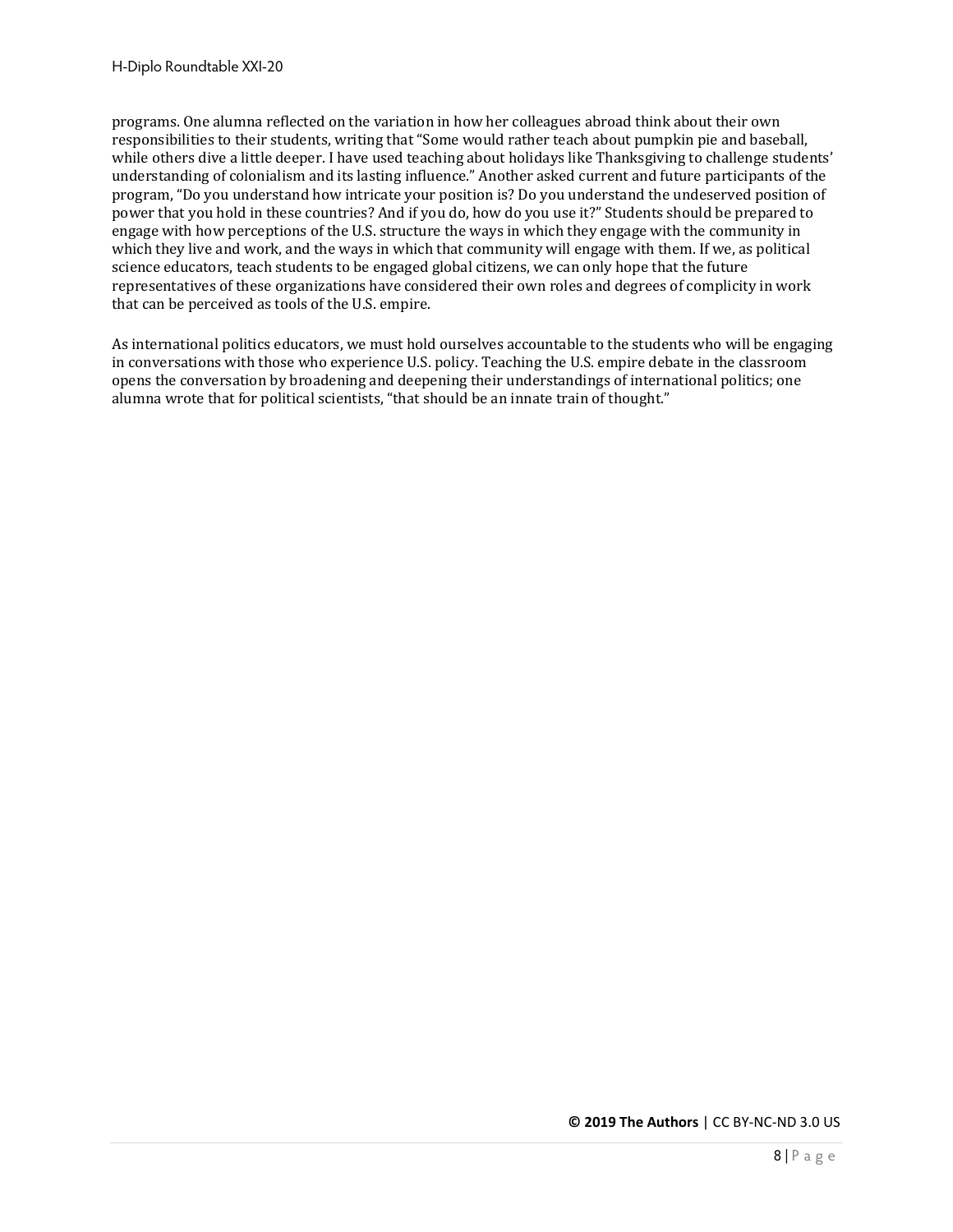#### Essay by Matthew Cantirino, Jon Askonas, and Justin Litke, Catholic University of America

<span id="page-8-0"></span>uch of the debate about whether America is an empire is tied to questions of global justice, European colonialism and imperialism, and patterns of hierarchy or domination in international relations. Since at least the rise of the Wisconsin School<sup>[16](#page-8-1)</sup> and revisionist histories of American foreign policy,<sup>17</sup> scholars have studied when and why American rhetorical gestures of American foreign<br>policy,<sup>17</sup> scholars have studied when and why American rhetorical gestures towards democratic politics or<br>civil rights are su civil rights are subordinated to economic concerns, elite interests, and *realpolitik*. If students have encountered the American Empire debate before, it is likely in the context of expressions of this historiography, either in history textbooks or in popularizations like Howard Zinn's bestselling *A People's History of the United States.*[18](#page-8-3)

In our team-taught course, "Empire or Republic? Ideas and Practice in U.S. Foreign Policy," we take a different approach, focusing on the debate about the relationship between republican government and expansive foreign policy that forms a consistent thread of American political thought from the colonial period to the present day. Rather than offering a critique *of* American foreign policy, we use primary sources to examine the debate about empire *within* American foreign policy. A mélange of Biblical symbolism, Enlightenment philosophy, Renaissance republican theory, eighteenth-century geopolitics, and folk history sparked an ongoing and vigorous debate about whether the United States might, should, or should not attain greatness through territorial and political conquest and economic, demographic, military, and political power. Empire is re-framed as a recurring possibility or project for the United States, one which different American leaders, thinkers, and activists have variously advanced or attacked throughout history.

The relationship between 'empire' and 'republicanism' is a long and complicated one in America. One of the most consistent fears —though one that has been voiced by differing figures in diverse ways—is the fear of empire, especially as it was manifest in the classical world. After all, as citizens of thirteen far flung colonies of an enormous empire, Americans were aware that in such extended political forms "seas roll, and months pass"[19](#page-8-4) in communicating decisions between the imperial center and its subjects, rendering citizenship and self-government difficult. What Americans tried to create in place of empire has been described, in one interpretation, as "a Country without a Court,"[20](#page-8-5) a land of honest and virtuous provincials without the kind of centralized power or intrigues and ambitions that marked the Old World. The time of the American Revolution and after, political historian J.G.A. Pocock has noted, was a moment at which polemicists constantly mined "the classical vocabulary, at which to utter warnings against the fate of Rome, [which had been] transformed from a republic to a despotism by the conquest of an empire whose wealth corrupted the citizenry and could only be distributed by a Caesar."[21](#page-8-6) Later actors from the Anti-Imperialist League to

<span id="page-8-2"></span><sup>17</sup> Here the most popular text might be Howard Zinn, *A People's History of the United States* (New York: Harper, 1990). A much earlier entry into the canon of both these schools of thought would be Charles A. Beard, *An Economic Interpretation of the Constitution of the United States* (New York: Macmillan, 1913).

<sup>18</sup> Howard Zinn, *A People's History of the United States* (New York: Harper, 1990).

<span id="page-8-4"></span><span id="page-8-3"></span><sup>19</sup> Edmund Burke, "On Moving His Resolutions for Conciliation with the Colonies," in *Select Works of Edmund Burke*, *vol. 1* (Indianapolis: Liberty Fund, 1999), 242.

<span id="page-8-6"></span><span id="page-8-5"></span><sup>20</sup> J. G. A. Pocock, *The Machiavellian Moment: Florentine Political Thought and the Atlantic Republican Tradition* (Princeton: Princeton Classics, 2016), 509.

<sup>21</sup> Pocock, *The Machiavellian Moment*, 510.

<span id="page-8-1"></span><sup>16</sup> Representative works of this school include William Appleman Williams, *The Tragedy of American Diplomacy*  (Cleveland: World Publishing Company, 1959); Walter LaFeber, *Creation of the American Empire: U.S. Diplomatic History* (Chicago: Rand McNally, 1973); and, more recently and more qualifiedly, Emily S. Rosenberg, *Spreading the American Dream: American Economic and Cultural Expansion, 1890-1945* (New York: Hill and Wang, 2011).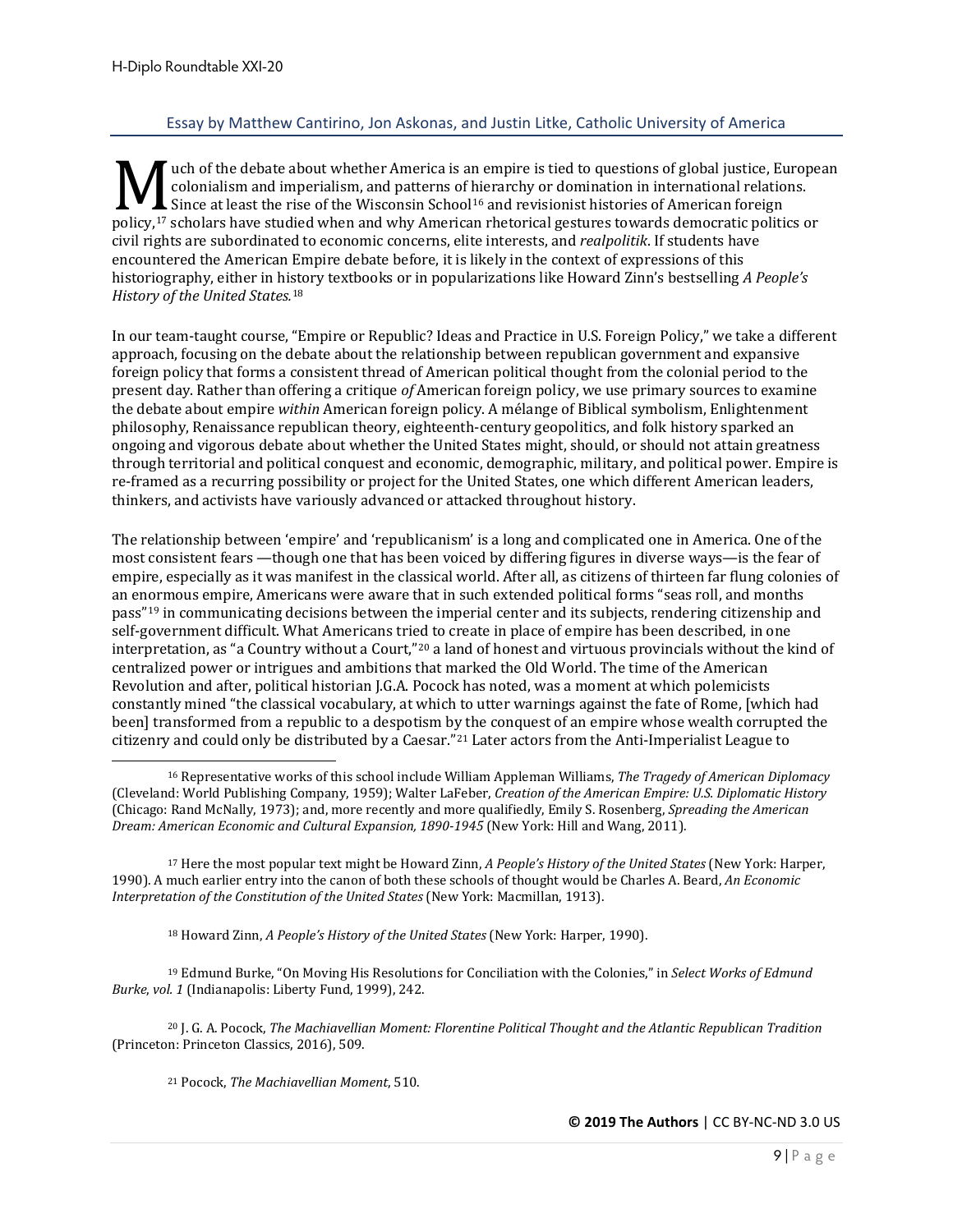President Dwight D. Eisenhower to Hannah Arendt<sup>[22](#page-9-0)</sup> echoed the notion that imperial expansionism posed a grave threat to republican institutions and the practice of self-government.

Yet this school of republican thought forms only one corner of the American experience, and although some of its exponents attained high station—as with President George Washington and his Farewell Address—it has not always been the most influential one. Additionally, it might be asked how honest or representative such rhetoric is. Some colonial Americans, like Ezra Stiles, foresaw an interconnected world led by the United States.[23](#page-9-1) In one of the less-frequently read *Federalist Papers*, founding father Alexander Hamilton eagerly anticipated that at one point the balance of power between Europe and America would be inverted.[24](#page-9-2) Were Americans (or at least some of them) hoping through independence to craft an empire of their own?

Two further elements are important but deeply ambiguous: the role and precise meaning of the term 'democracy;' and religious rhetoric and the potentially expansionist missionary impulse. The word 'democracy' was shunned by the framers of the Constitution even as it was practiced intensely at the local level. Yet the term can mean just about anything, from mere voting procedures to an entire set of social and cultural beliefs encompassing such doctrines as human rights, the rule of law, and a strong notion of equality. Even in its strictly procedural meaning, though, democracy may be at odds with republicanism if a majority of voters set themselves against the rights of a minority. In its psychological and anthropological assumptions, it may tend either toward compatibility with a republican form (by encouraging representation and participation) *or* toward a personal and collective expansiveness that sets the stage for imperialism (the course highlights what we called the 'Jeffersonian paradox,' i.e. that increasing democratization in the nineteenth century was linked to territorial expansionism and the conquest of the frontier.)

Religion, too, stands in a complex and ambiguous relationship to the central question of the course, and is one that particularly animated some of our students at the Catholic University. The career of the 'city on a hill' image, which originates in the Sermon on the Mount as an admonition to Christians to model moral integrity, goes from a stern warning to a fledgling colony by the Puritan leader John Winthrop to a 'shining city'—a universal model for all nations—in its Cold War usage by Ronald Reagan. Whether the better Biblical analogy for the American nation is to be found in the Exodus experience or in the universalism and proselytism of the New Testament constitutes the central conflict over empire. After all, American missionaries, too, played a major role in advancing 'the march of the flag.'

These two elements—democracy and the role of religion in American history—have not infrequently come together to form a kind of civic religion of democracy, expressed in texts as elevated as the poems of Walt Whitman ("I chant the new empire grander than any before, as in a vision it comes to me"),<sup>[25](#page-9-3)</sup> or as early as in Timothy Dwight's poetry. Dwight, a Connecticut clergyman, wrote an epic poem about the peopling of the New World entitled *The Conquest of Canaan*: "to found an empire, and to rule a world."[26](#page-9-4) Many Americans

<span id="page-9-2"></span><sup>24</sup> Alexander Hamilton, *Federalist* No. 11, in George W. Carey and James McClellan, eds., *The Federalist Papers* (Indianapolis: Liberty Fund, 2001), 49-54.

<span id="page-9-4"></span><span id="page-9-3"></span><sup>25</sup> Walt Whitman, "A Broadway Pageant," in *Ideas and American Foreign Policy: A Reader*, ed. Andrew J. Bacevich (New York: Oxford University Press, 2018), 65-66.

<sup>26</sup> Timothy Dwight, *The Conquest of Canaan: A Poem in Eleven Books* (Hartford: Elisha Babcock, 1785), 21.

<span id="page-9-0"></span><sup>22</sup> Her argument about republicanism and the need for a common location of public action is especially pronounced an early chapter of *The Human Condition*. Hannah Arendt, *The Human Condition* (Chicago: The University of Chicago Press, 1998), 22-78. See also the essay, "The Conquest of Space and the Stature of Man" in *Between Past and Future: Eight Exercises in Political Thought* (New York: Penguin, 2006), 260-274.

<span id="page-9-1"></span><sup>23</sup> Ezra Stiles, "The United States Elevated to Glory and Honor," in Andrew J. Bacevich, ed., *Ideas and American Foreign Policy: A Reader* (New York: Oxford University Press, 2018), 15-20.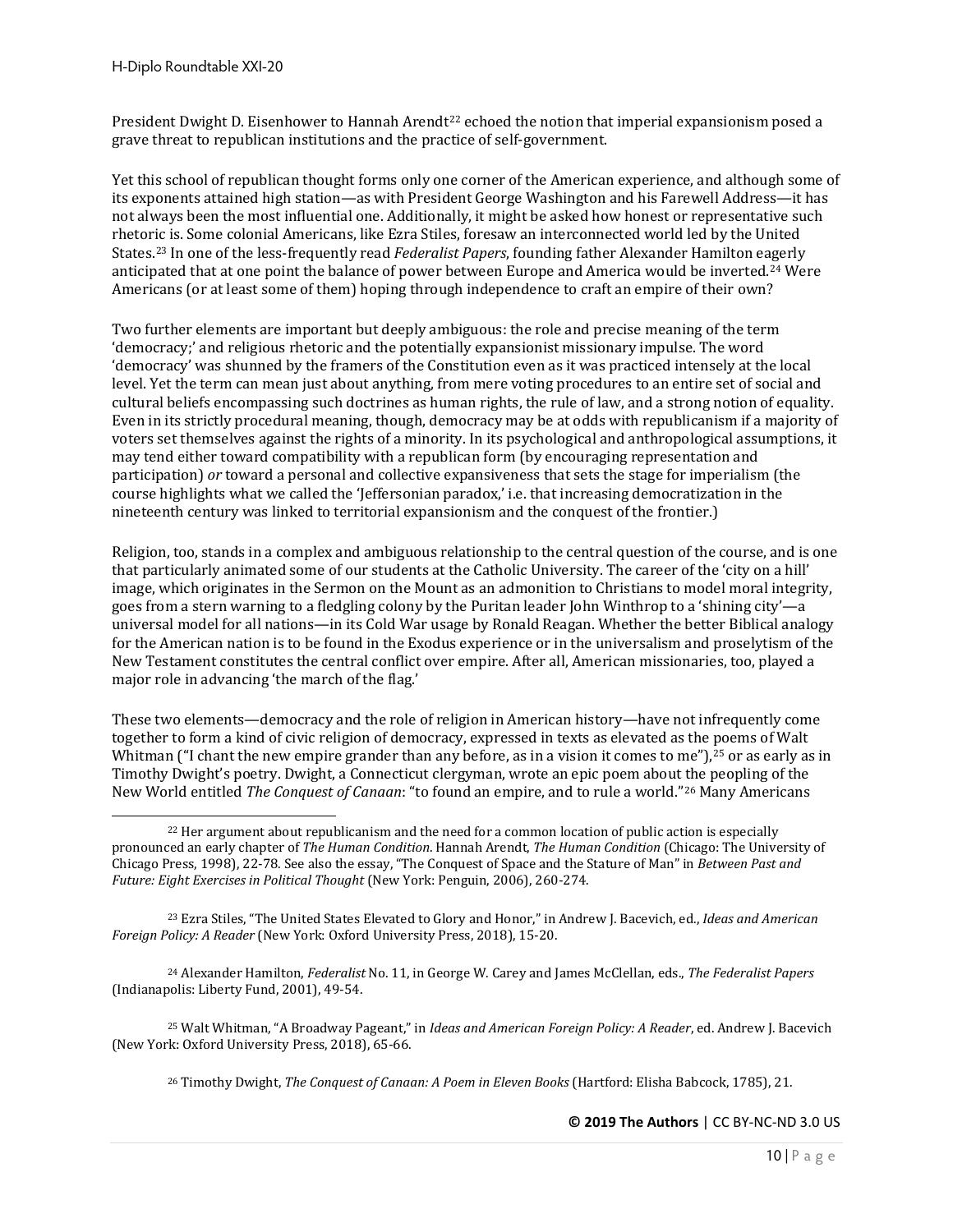were possessed by a sense of destiny, a sense that the New World had not been discovered by accident, that colonists had not traveled there for merely some small purpose, or simply to leave their old lives behind. Yes, an "empire shall rise," Dwight promises, but it is to be a new kind of empire, one based on "freedom" and shorn of the "slaughter" of the Old World, with its cities in flames, which is passing away. In this competing vision, America will be, indeed, "the last" and "the noblest" empire of all time. History itself is reaching a climax, an apocalypse, in the United States' national experience.

These citations—to the Bible, to poetry high and low, and to rhetoric—illustrate our distinctive approach to the course. Although not the ignoring economic, geographic, and technological changes that drove American imperial ambition, we pay special attention to what might be called the social imaginary (as expressed in the work of Charles Taylor)<sup>[27](#page-10-0)</sup> or the changes to Americans' self-understanding behind these policy changes.<sup>[28](#page-10-1)</sup> It is our contention that a focus on political 'debate' as such often fails to capture the deeper vision that animates sides in a dispute like this one; any attempt to understand how and why Americans did the things they did, feared or treasured the things they did, or how and why changes in what was 'thinkable' came to pass must take account of a wider animating vision. Just as we cannot hermetically seal off the practice of politics among nations from the practice of politics within nations, regions, and communities, we cannot completely separate politics from other fields of human activity, and so our course on American foreign policy history ends up with a very varied syllabus indeed, with selections of poetry and fiction alongside speeches and policy documents.

Our use of primary sources emphasizes the dynamism and endurance of concerns about American empire. Rather than presenting empire as being either a congenital defect in a racist patriarchal political system or a foreign infection that emerged at discrete inflection points (1848, 1898, 1945, etc.), our course focuses on tracking the ongoing debate over time, so that students are encouraged to critically engage with and form their own synthetic accounts of American history. For example, rather than simply looking at President Andrew Jackson's expulsion of Native Americans as an imperial act, we read his 1830 statement to Congress on Indian Removal[29](#page-10-2) alongside a critical broadside by proto-abolitionist and Christian minister Jeremiah Evarts,[30](#page-10-3) and Cherokee Chief John Ross's 1836 letter to Congress.[31](#page-10-4) This juxtaposition lays bare the hollowness of Jackson's justification and its racism and hypocrisy, but also reveals other complexities: Ross's appeals to American ideals and Western laws and diplomatic norms alongside his evident rage and sorrow, Evarts's work organizing one of the political, philosophical, and even religious coalitional counterweights that have often emerged to American imperialism (though not to consistent effect).

There are some limitations of this approach. By focusing on the American conversations, a comparative perspective is mostly left implicit, except where writers explicitly contrast their views with those of other (mostly European) imperial orders. We dodge theoretical or conceptual questions about the nature of empire by focusing on how American thinkers have understood the term. While we include some material on contemporary foreign policy and recent history, we under-examine scholarship on American empire that focuses on existing structures, practices, power networks, economic-military infrastructure, and coercive international ordering: the imperial management that goes on mostly behind the scenes and without

<sup>31</sup> John Ross, "Letter to Congress," in Bacevich, 42-43.

<sup>27</sup> Charles Taylor, *Modern Social Imaginaries* (Durham: Duke University Press, 2004).

<span id="page-10-1"></span><span id="page-10-0"></span><sup>28</sup> An approach broadly influenced by Eric Voegelin. See Eric Voegelin, *The New Science of Politics: An Introduction* (Chicago: University of Chicago Press, 1952).

<span id="page-10-4"></span><span id="page-10-3"></span><span id="page-10-2"></span><sup>29</sup> Andrew Jackson, "On Indian Removal" in *Ideas and American Foreign Policy: A Reader*, ed. Andrew J. Bacevich (New York: Oxford University Press, 2018), 40-41.

<sup>30</sup> William Penn [Jeremiah Everts], "Present Crisis in the Condition of the American Indians," in Bacevich, 41-42.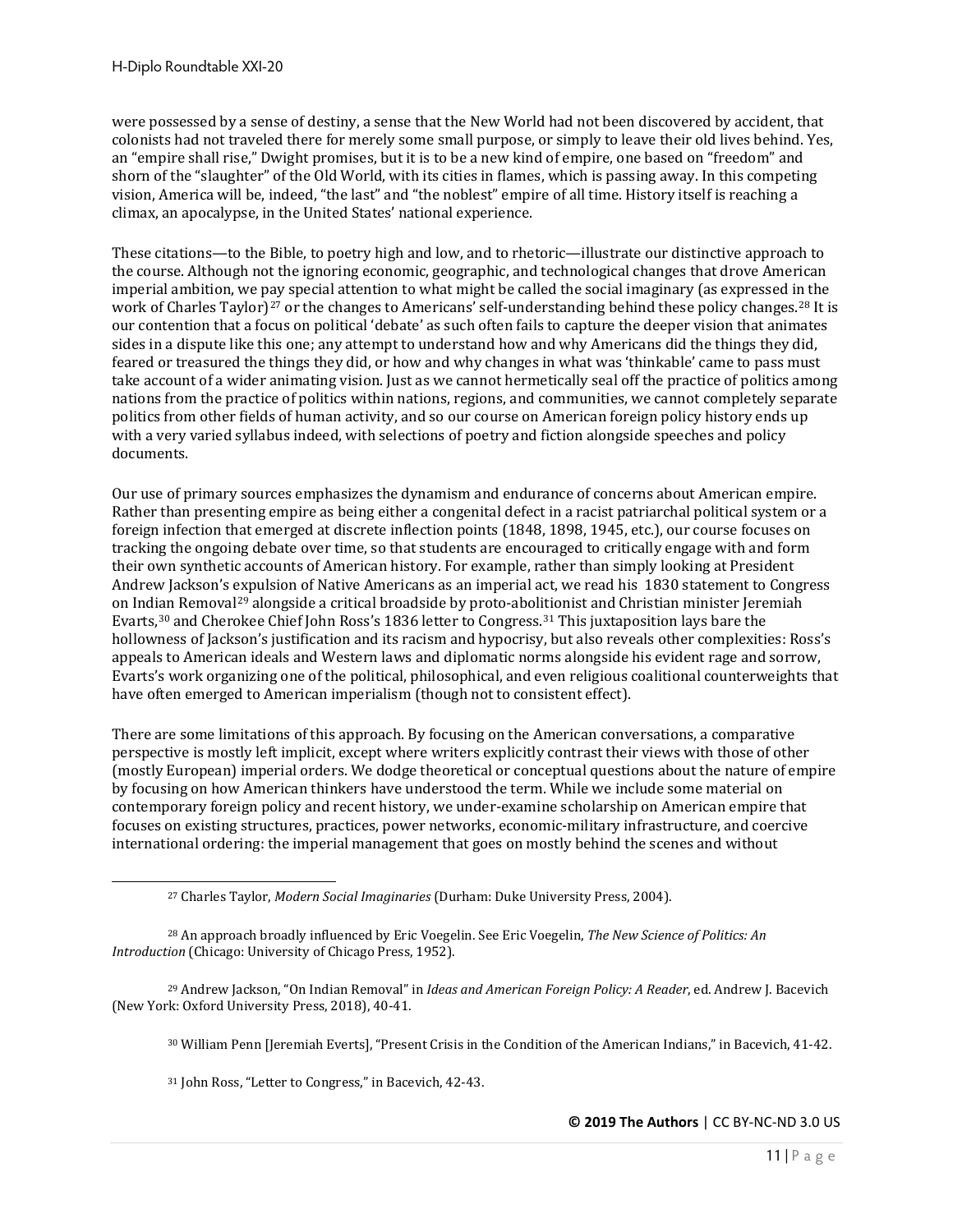rhetorical emphasis. But such downsides allow us to maintain a cohesive focus on American political thinking while retaining students' interest.

Our assignments, too, are designed to provoke thoughtful, serious, and explicit engagement with the questions of American empire. In the first writing assignment, a 'foreign policy autobiography,' each student details the elements of his or her own thinking about American foreign policy and the source of order in geopolitics. We received a number of interesting responses—from accounts of personal relationships with immigrants and diplomats to the psychological and emotional impact of major world events—and were able to use these responses in crafting relevant seminar discussion questions for the rest of the semester. We continued the focus on fresh, critical, thoughtful consideration by requiring several 'reflection' papers on a given day's assigned readings. The focus of those readings flowed from the historical and theoretical (e.g. from the *Federalist* or the works of early colonists) to the practical (with readings concerning the various ways wars have been funded or American military bases have been located around the globe). Throughout the term, we were able to leverage the new Center for the Study of Statesmanship at Catholic University to bring numerous guest lecturers to campus. In our discussions, we returned time and again to the integration of the theoretical and the practical; we invited the students to consider the philosophical anthropology implied within some concrete foreign policy action or to speculate about the particular policy that might be necessary given a certain principle or doctrine.

Our approach to the American empire debate is designed to appeal to and intrigue the broadest possible spectrum of students. Left critiques of American empire or concerns about American interventionism rooted in classical liberal or libertarian perspectives or concerns about cost have limited traction with many of our students. In line with public polling,<sup>[32](#page-11-0)</sup> foreign policy autobiographies revealed that most students see the United States as a good, if flawed, actor in international relations, and want the United States to exercise global leadership (and bear significant costs) to protect democracy or human rights, though opinions diverge about how.[33](#page-11-1) As one should expect in an age of growing polarization, once students identify the American empire debate with one or another political ideology or position, they tend to evaluate it on that basis. Our primary-source approach makes the critique of American empire more nuanced and powerful for those students who already buy the revisionist framing. But for students who are skeptical of or uncomfortable with such a broad-based criticism of American politics going back to the Founding, studying what John Quincy Adams, George Washington, or Dwight D. Eisenhower said on the topic shows them that concerns about American empire are not just for the Left. We hope this framing of the American empire debate contributes to a more dynamic, historical, and humble approach to American foreign policy.

<span id="page-11-0"></span><sup>32</sup> Mark Hannah, *Worlds Apart: U.S. Foreign Policy and American Public Opinion* (Eurasia Group Foundation, 2019).

<span id="page-11-1"></span><sup>33</sup> Hannah, *Worlds Apart*, 17. In line with the findings of this report about the general public's views, the "Independent America" model also seemed more popular with our students than the expert-favored "Indispensable America" view.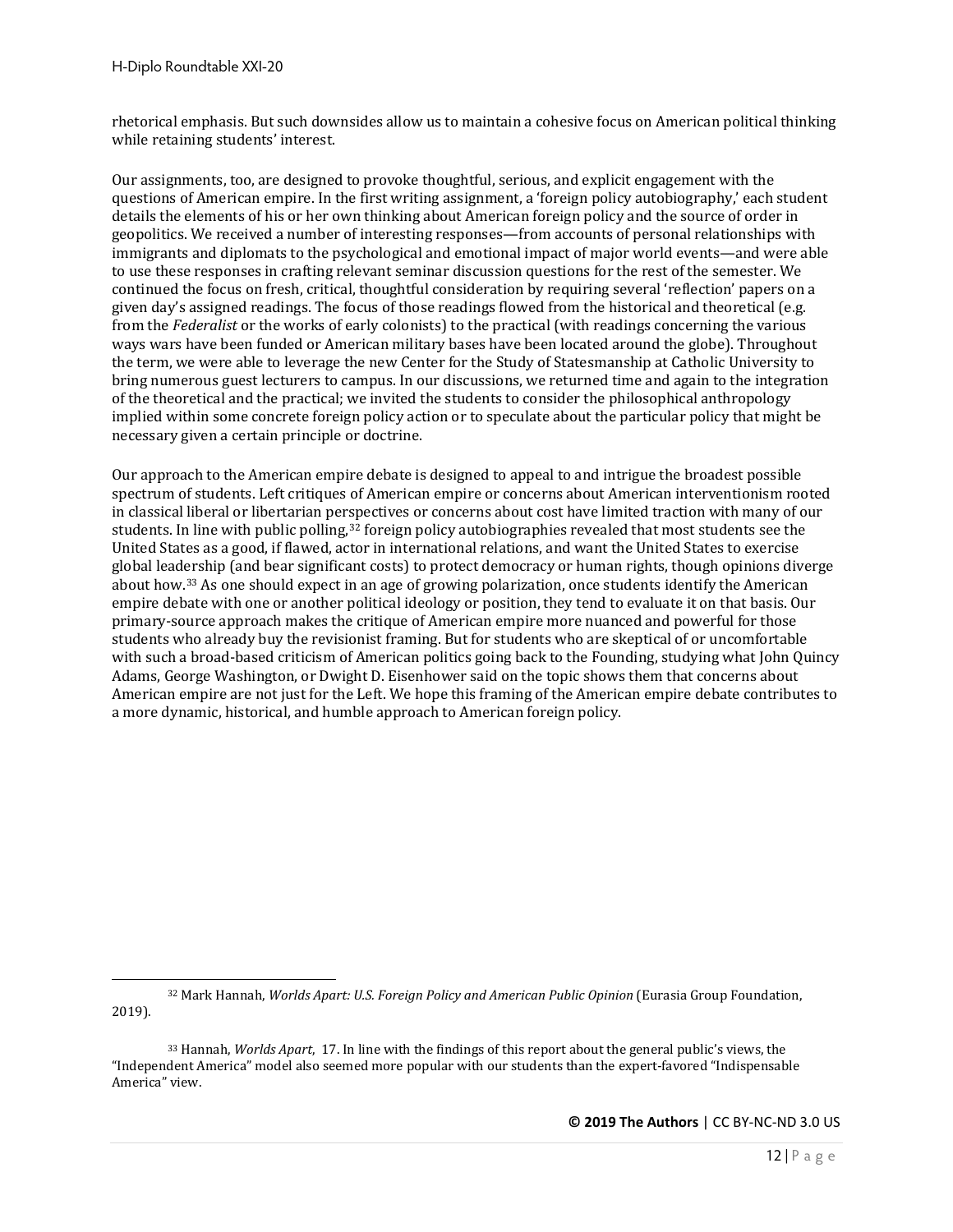#### <span id="page-12-0"></span>*How to Teach the American Empire Debate*

mperialism has a bum rap, and rightly so. After all, invading, 'pacifying,' and colonizing a foreign population in the name of civilization (and profit) does not rank highly on history's 'that was a good idea' index. A brief look at the ongoing unrest in former colonies around the world bears this out. Thank Imperialism has a bulli rap, and rightly so. After all, filvading, pachlying, and colonizing a loreign<br>population in the name of civilization (and profit) does not rank highly on history's 'that was a good<br>index. A brief l students seem to think before taking my class.

Of course, the U.S. *was* an imperial power. Even as President Woodrow Wilson advocated for selfdetermination around the world, his government continued to rule over the Philippines, which the U.S. had taken from Spain after the Spanish-American War of 1898. Not to mention the U.S. protectorates dotting the Pacific Ocean, or the treatment of the Native Americans since settlers first arrived on the continent. Interestingly, these pesky facts rarely seem to breach the exceptionalist narrative of the shining city upon a hill that sets an example of freedom and democracy for all others to admire and emulate.

But is the United States *still* an empire? Contemporary debates about American neo-imperialism range between enthusiastic endorsement to vehement condemnation and often devolve into superficial tropes and stereotypes of American patriotism or American hubris, neither of which is particularly conducive to good teaching. Moreover, the debate too often remains tied to the latter-twentieth and twenty-first centuries. This does political scientists an extreme disservice, since any understanding of what a contemporary empire looks like invariably draws from a vast history of empires, perhaps especially from the colonial era of the seventeenth to the twentieth centuries. Still, the debate touches on so many important elements of world politics that it can be a valuable tool to bring to the classroom. How then to advance a discussion on empire and U.S. foreign policy that does not simply degenerate into partisan polemics and platitudes? Perhaps harder still, how then to convince students that there isn't a single answer to big questions like this?

Drawing on history, IR postcolonial theory, and a bit of poststructuralism for good measure, I require that my students interrogate the question itself. To begin, I ask them to provide definitions of 'empire'. This is harder than it seems, particularly after I add 'imperialism' and 'colonialism' to the list. We then deconstruct those definitions and situate them in a broad historical landscape to notice any shifts in meaning or use. The semantic exercise usually reveals certain shared (mis)perceptions of history. I am always a bit surprised to find that my undergraduates have a very limited understanding of European imperialism, save for clichés like 'the White Man's Burden' and romanticized depictions of 'the Orient' in movies like those in the *Indiana Jones*  franchise. But then I remember that my students were not even born (or barely) in 2001. This is a demographic for whom the Vietnam War or even the Cold War seems like ancient history. Therefore, I ask them, armed with their laptops and smartphones, to give me examples of historical empires and to pinpoint what made them such. Divided into groups, they dig deeper. For instance, did the Roman, Byzantine, or Mogul empires differ from the British empire of the nineteenth century? Were the geopolitical contexts different, and does it matter? In other words, *why* were they empires?

Once we settle on a range of characteristics that are common to empire and acknowledge any temporal shifts in meaning, we turn back to the matter at hand, which is U.S. foreign policy. In preparation, my first salvo is to assign readings written by historians. The two I gravitate towards are by Daniel Immerwahr and Paul Kramer. Both give a broad historical overview of U.S. imperialism while still addressing current world affairs.[34](#page-12-1) Both make the point that popular U.S. history—at least its mythos—has erased much of that past from colloquial knowledge, which has been occluded by the rhetoric of 'life, liberty, and the pursuit of

<span id="page-12-1"></span><sup>34</sup> Daniel Immerwahr, *How to Hide an Empire: A History of the Greater United States* (New York: Farrar, Straus and Giroux, 2019); Paul A. Kramer, "How Not to Write the History of U.S. Empire," *Diplomatic History* 42:5 (2018): 911- 931.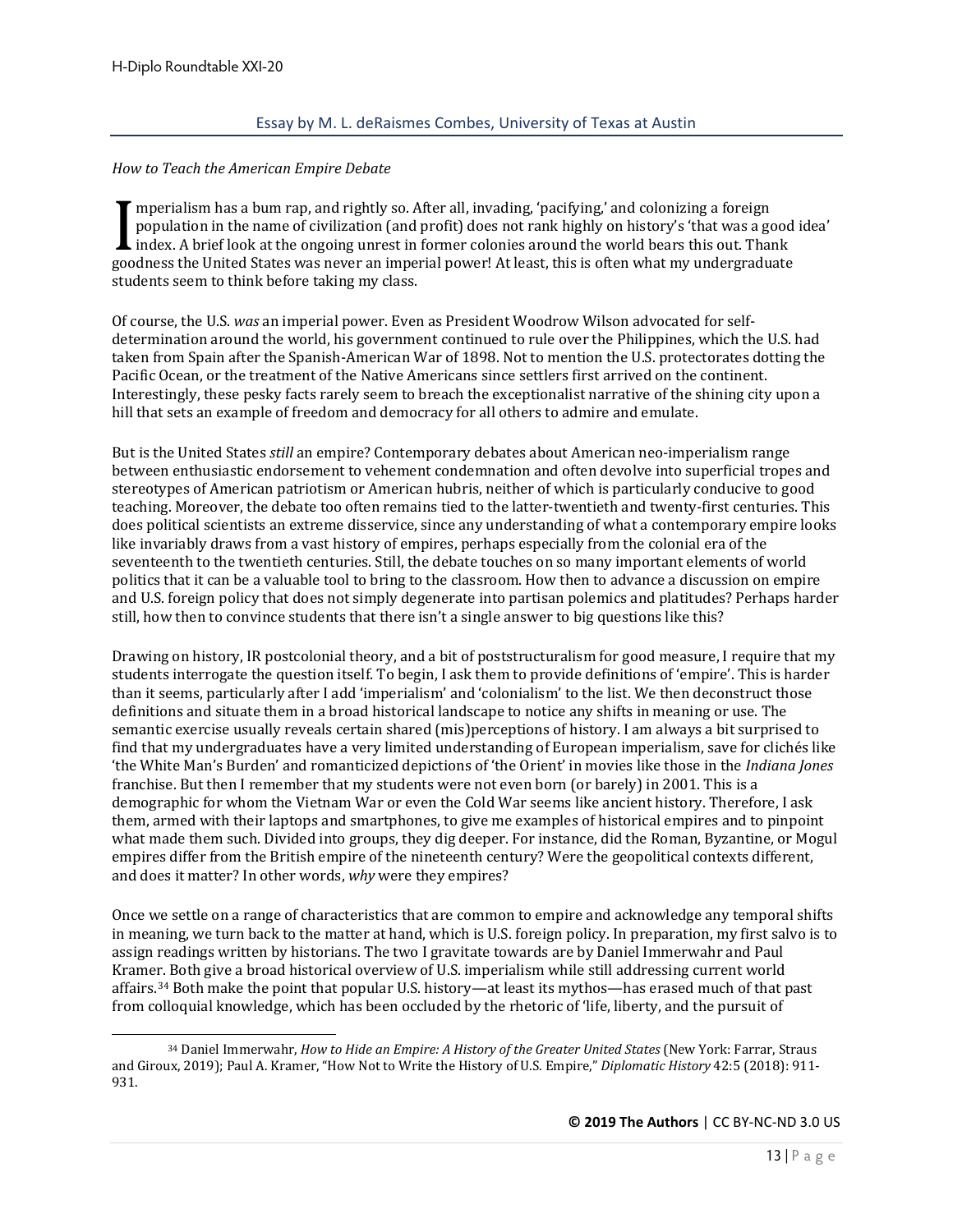happiness.' This is often jarring to my students because American exceptionalism is a comfy place to inhabit; the world outside its lens seems a bit cold, scary, and uninviting. And yet here I am taking them on a (forced) field trip to inhospitable territory. Not to disorient them completely, I also assign several think-pieces from IR scholars, pundits, or policymakers that specifically address the present role of the U.S. in the world. Depending on what is happening globally at that moment, I try to anchor these shorter pieces to a specific policy or set of policies. This might be the fight against the Islamic State of Iraq and Syria (ISIS), drone warfare, the China trade war, or more recently the attempt to increase the costs to foreign governments for housing U.S. bases on their territory.

Once we are treading the uncomfortable waters of (potential) U.S. un-exceptionalism, we dive deep into the past 30 years, using the readings as a floatation device. I ask my students how, since the end of the Cold War, has the U.S. engaged with the rest of the world? What does its global footprint look like? I begin with examples of humanitarian intervention in the 1990s and address the seeming shift of focus away from great power politics towards human rights and international law. I ask my students if this could be a form of empire, hoping to tease out of them the role of norms and the spread of ideas. Americans are inculcated early on to believe that each individual is 'endowed with certain inalienable rights,' that these rights are universal both in terms of applicability and desire; namely, that human rights apply to everyone and they are sought and wanted by everyone. But what if that is not true? We pick apart the Western philosophic origins of human rights and humanitarian law, particularly the 2005 'Responsibility to Protect' doctrine, and trace this back to the colonial era, if not earlier. I suggest that a similar conversation could easily take place around the spread of capitalist economic practices and ideals.

Maybe it is unorthodox to focus first on the 1990s. So often the debate over contemporary American imperialism jumps straight to 2001 or 2003. However, state intervention as a 'legitimate' endeavor collective or otherwise—took on a new meaning after the Soviet Union fell, and that meaning is still filtered through any conceptualization of 'appropriate' U.S. foreign policy, particularly in what used to be called the Second or Third Worlds. No longer used primarily as a mechanism to contain the Soviets, interventions became more about 'what is appropriate' behavior. Iraqi President Saddam Hussein's usurpation of Kuwait in August 1990? It was judged to be inappropriate because it conflicted with the norm of national sovereignty. Ignoring drought and starvation in Ethiopia? That was judged inappropriate because it conflicted with our image/desire to be the good guys. And the misses or failures in Rwanda, Srebrenica, etc., perhaps illustrated or reinforced even more a belief that the U.S. and the post-Second World War liberal world order *should* be safeguarding the planet for democracy, *should* be helping the helpless, *should* be preventing the 'less civilized' from murdering one another in barbaric ways. Of course, national interests still played a prominent role, and it is that very interaction between *realpolitik* and this new notion of U.S. identity that was born from being the sole remaining superpower that forms the nucleus of the debate on contemporary empire.

When I get to the 'War on Terror,' most students are eager to point out that Iraq, post-Saddam, shares a number of similarities with the colonialism of yore. Once again, I ask them to tease this out. To help them, I assign two relatively recent position pieces on the debate itself.<sup>[35](#page-13-0)</sup> To reiterate, the point is not to provide answers but to ask more questions: why do some argue that the United States is an empire and some argue that it is not? Does each side of the debate understand 'empire' in the same way? Whither American exceptionalism in this tale? At the heart of the debate lies the difference between hegemony and imperialism; influence and control. Returning to the brief survey of world history and the students' definition(s) of empire, we attempt to parse out what these differences might look like. For instance, how does the civilizing mission of yore compare to present-day nation-building? Could Britain or France or Rome or Constantinople dictate how its colonies were run? Could the U.S. in Afghanistan or Iraq? Returning to the realm of ideas, does the notion of 'McWorld' reflect a certain cultural imperialism?

<span id="page-13-0"></span><sup>35</sup> I most recently used: Tyrone Groh and James Lockhart, "Is America an Empire?" *War on the Rocks*, 27 August 2015,<https://warontherocks.com/2015/08/is-america-an-empire/> and David C. Hendrickson, "Is America an Empire?" *The National Interest*, 17 October 2017[, https://nationalinterest.org/feature/america-empire-22768.](https://nationalinterest.org/feature/america-empire-22768)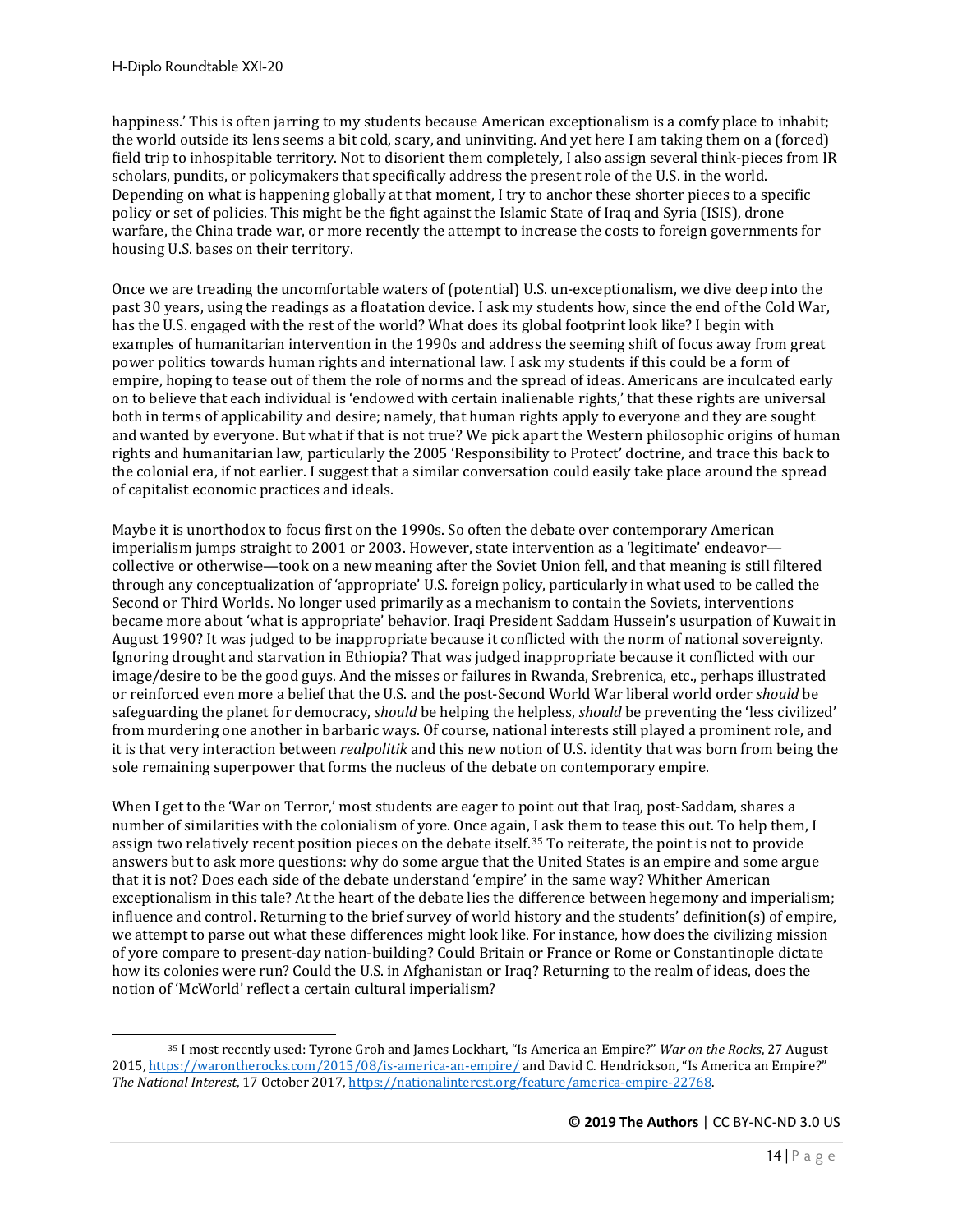Of course, given that I teach at an American university, most of the discussion tacitly centers on an American—or at least Western—perspective. Therefore finally, and perhaps most importantly, I ask what is it like to be on the receiving end of American 'hospitality'? Does the U.S. look or feel like an empire from the Other's perspective? Here, as illustration, we discuss America's use of drones around the world for the primary purpose of gathering intelligence, but also for kinetic strikes. What gives the U.S. the right to do so? What about state sovereignty? What about privacy rights? I push my class to think beyond the structural level to that of the individuals involved. Does it matter if more and more of the people living under this threat change their minds about the U.S. and see it as the enemy? Isn't this what happened with al-Qaeda leader Osama bin Laden?

None of the questions posed in class has a clear answer. Ultimately, however, I teach the debate not so that my students will arrive at a decision on which side is 'right'; rather I ask that they learn how to critically pursue their own informed answer. In the end, all the questions we asked, all the distinctions, comparison, and analysis of terms, eras, wars, and norms, are the real lesson—active and critical learning. In the era of 'fake news,' this has become all the more essential to successful pedagogy.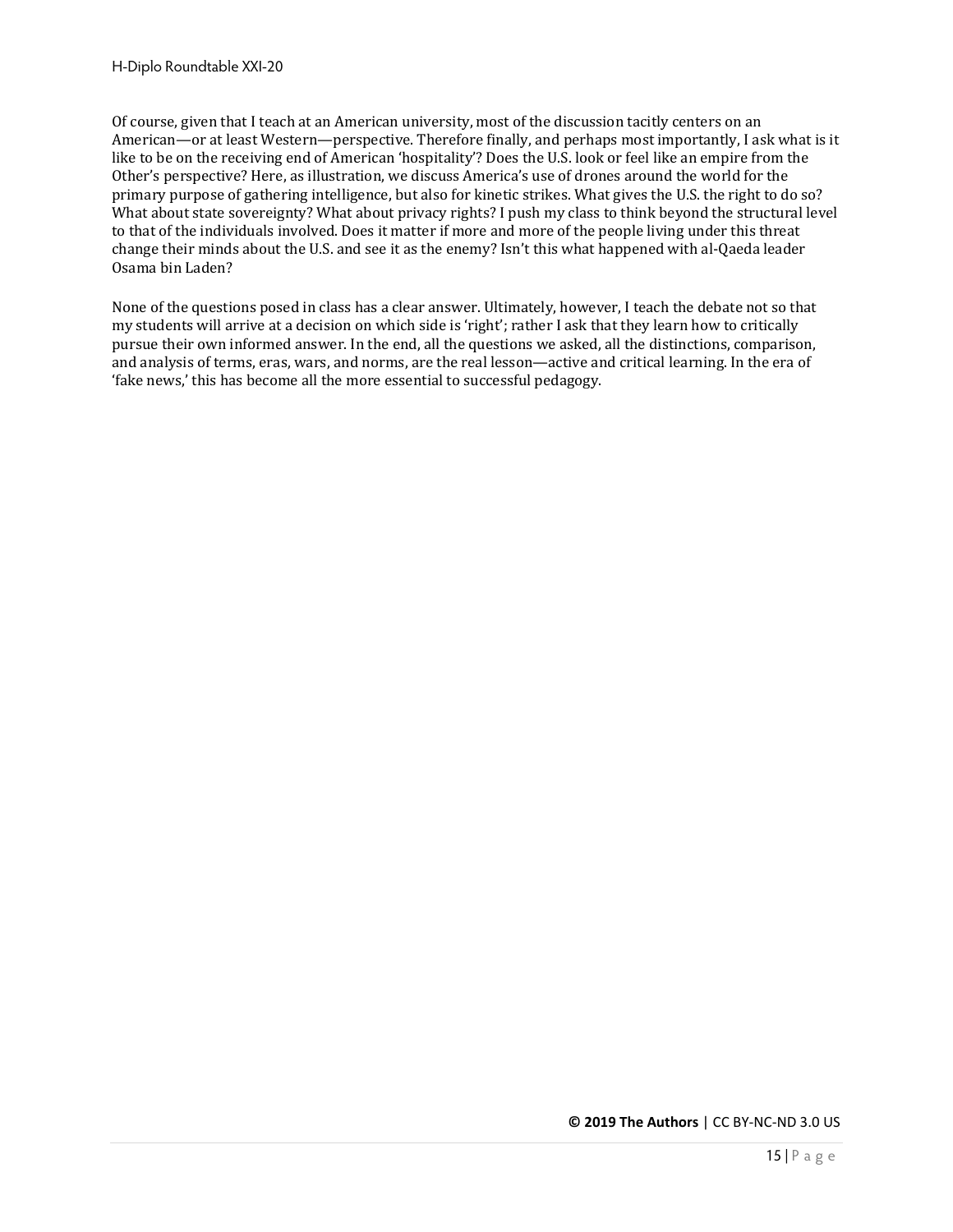#### Essay by Richard W. Maass, University of Evansville

<span id="page-15-0"></span> $\blacksquare$  eaching the American Empire debate to undergraduates offers rich opportunities to develop their understanding of international relations (IR) and U.S. foreign policy while also challenging them to reach higher levels of critical thinking and self-reflection. At the same time, this debate raises International relations (IR) and U.S. foreign policy while also challenging them to<br>reach higher levels of critical thinking and self-reflection. At the same time, this debate raises<br>normative questions and identity-based a positive pedagogical outcome. In what follows, I explore some of the pedagogical opportunities offered by this debate, beginning with its overt subject matter and moving towards its more sensitive implications.

The American Empire debate concerns a subject of no less scope or significance than what the U.S. role in the world is and should be.[36](#page-15-1) Few areas of study directly engage so many core IR concepts, drawing on such a broad swath of history, and apply them to questions as central to current policymaking. The debate not only breathes concepts like anarchy, sovereignty, and power; it weaves together the too-frequently-segregated subfields of security studies, political economy, and international law. It features phenomena like the War on Terror, NATO, the United Nations, and NAFTA that are recognizable to even the least-experienced first-year students, and it directly invokes the histories of U.S. foreign policy, great power politics, and the modern international order as well as American political development and the course of empires abroad. In other words, there is something for everyone in this debate—abundant flint to spark students' interest in learning more about international politics.[37](#page-15-2) Moreover, the debate speaks directly to the future of U.S. foreign policy, spanning the ideological spectrum from neoconservatives to liberal internationalists (as well as critics of both), and it allows students to constructively develop their emerging perspectives on world politics by engaging in current policy debates[.38](#page-15-3)

Beyond its historical and policy-relevant content, the American Empire debate offers excellent opportunities for students to develop the critical thinking skills that are central to a strong liberal arts education. The debate frequently lends itself to blurred concepts and hot takes offering easy answers to caricatured questions—obstacles to productive policy debate that, if handled well in the classroom, can help breed a gnawing urge to explore the complex issues that lie beneath. In an era of viral clickbait headlines and news consumption via social media, cultivating the instinct to dig deeper is a crucial objective of higher education.

A good place to begin is the debate's apparent central question: Is the United States an empire? Students are likely to offer a range of responses to this question, including some 'no' answers rooted in appeals to U.S. anti-

<span id="page-15-1"></span><sup>36</sup> For a sampling of recent entries, see Victor Bulmer-Thomas, *Empire in Retreat: The Past, Present, and Future of the United States* (New Haven: Yale University Press, 2018); A. G. Hopkins, *American Empire: A Global History* (Princeton: Princeton University Press, 2018); Adam Burns, *American Imperialism: The Territorial Expansion of the United States, 1783-2013* (Edinburgh: Edinburgh University Press, 2017); Richard H. Immerman, *Empire for Liberty: A History of American Imperialism from Benjamin Franklin to Paul Wolfowitz* (Princeton: Princeton University Press, 2010); Walter Nugent, *Habits of Empire: A History of American Expansion* (New York: Alfred A. Knopf, 2008); Niall Ferguson, *Colossus: The Rise and Fall of the American Empire* (New York: Penguin Books, 2004); Andrew J. Bacevich, *American Empire: The Realities and Consequences of U.S. Diplomacy* (Cambridge: Harvard University Press, 2002).

<span id="page-15-2"></span><sup>&</sup>lt;sup>37</sup> Moreover, the difficulty of course readings can be easily scaled from introductory to advanced levels, including everything from the history books in the previous note to academic journal articles to op-eds such as Robert Kagan, "The Benevolent Empire," *Foreign Policy* (1998): 24-35; Jack Snyder, "Imperial Temptations," *National Interest* 71 (2003): 29-40; Stanley Kurtz, "Democratic Imperialism: A Blueprint," *Policy Review* 118 (2003); G. John Ikenberry, "Liberalism and Empire: Logics of Order in the American Unipolar Age," *Review of International Studies* 30 (2004): 609- 630.

<span id="page-15-3"></span><sup>38</sup> One popular pair of readings for undergraduates on the related foreign policy debate juxtaposes Barry R. Posen, "Pull Back: The Case for a Less Activist Foreign Policy," *Foreign Affairs* 92 (2013): 116-129; Stephen G. Brooks, G. John Ikenberry, and William C. Wohlforth, "Lean Forward: In Defense of American Engagement," *Foreign Affairs* 92 (2013): 130-142.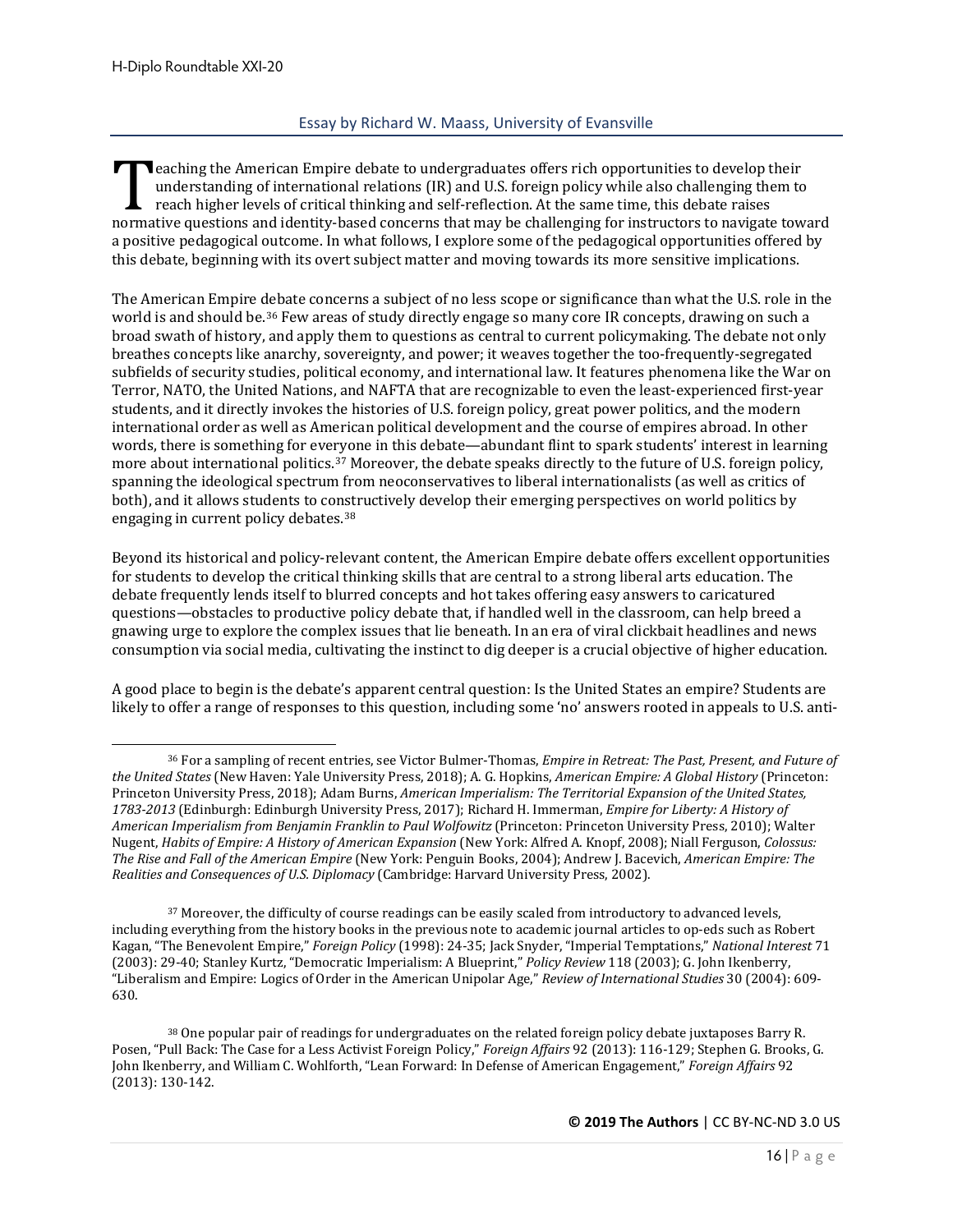imperialist ideology and democratic institutions, which can serve as a springboard for an initial discussion aimed at clarifying what exactly an empire is (and highlighting the importance of clear conceptualization for productive debate). Michael Doyle's definition that empires maintain "foreign control over effective sovereignty" offers a useful foundation—formal empires exercise sovereignty over territory separate from and subordinate to their core political institutions.[39](#page-16-0) Given this definition, yes, of course the United States is an empire: it controls 'unincorporated' territories including Puerto Rico, Guam, the U.S. Virgin Islands, American Samoa, and the Northern Mariana Islands (not to mention the District of Columbia and Native American reservations), none of which are federal states.<sup>[40](#page-16-1)</sup> In fact, the United States has never not been an empire—it acquired the vast area between the original states and the Mississippi River from Britain at the end of the Revolutionary War, well before those thirteen independent states joined together under the U.S. Constitution to form one federal republic, and it has exercised sovereignty over a changing assortment of non-state territories ever since.

This is only the start of the conversation. The American Empire debate concerns not whether Puerto Rico is secretly already a state but rather the extent to which U.S. foreign policy around the world involves and should involve informal imperialism—hierarchical control without the trappings of Westphalian sovereignty. Scholars have focused on its military, economic, and other dimensions, as well as whether such imperialism is better or worse for U.S. interests and for the world than the alternatives.<sup>[41](#page-16-2)</sup> In so doing, the debate opens a veritable ocean of conceptual ambiguity for students to navigate. In what ways can one state meaningfully control portions of another's sovereignty while preserving its domestic political freedom? What forms of influence and what extents of control warrant the name 'imperialism'—and with it, direct comparison to previous European and other empires?

Opportunities abound for in-class debate. Where do alliances (e.g. NATO), trade diplomacy (e.g., pressuring Canada and Mexico to renegotiate NAFTA), security hierarchies (e.g., the U.S.-Panama relationship), humanitarian interventions (e.g., the 2011 Libya intervention), international organizations (e.g., International Monetary Fund loan conditionality), military deployments (e.g., U.S. troops stationed in South Korea), and regime change operations (e.g., the 2003 invasion of Iraq) fit into this discussion? Does it make a difference whether an asymmetric relationship came about through forcible domination (e.g., Native American tribes) or as a partnership with willing clients (e.g., NATO membership for the Baltic states)? Does it matter how much dissent the 'imperial' state allows (e.g., the French veto threat preventing UN Security Council authorization for the 2003 invasion of Iraq)?

One insight sure to emerge from any sustained discussion of these questions is the key thesis that launched the American Empire debate: the United States is not uniquely innocent, altruistic, or isolationist. In the 1950s and 1960s, historians including William Appleman Williams and Walter LaFeber argued that U.S. foreign policy was characterized by relentless expansionism aimed at securing wealth and markets abroad.[42](#page-16-3)

<span id="page-16-1"></span><span id="page-16-0"></span><sup>40</sup> Christina D. Burnett and Burke Marshall, eds., *Foreign in a Domestic Sense: Puerto Rico, American Expansion, and the Constitution* (Durham: Duke University Press, 2001); Gary Lawson and Guy Seidman, *The Constitution of Empire: Territorial Expansion and American Legal History* (New Haven: Yale University Press, 2004); Charles R. Venator-Santiago, *Puerto Rico and the Origins of US Global Empire: The Disembodied Shade* (New York: Routledge, 2015); Sam Erman, *Almost Citizens: Puerto Rico, the U.S. Constitution, and Empire* (New York: Cambridge University Press, 2019).

<span id="page-16-2"></span><sup>41</sup> Daniel H. Nexon and Thomas Wright, "What's at Stake in the American Empire Debate," *American Political Science Review* 101:2 (2007), 253-271; David A. Lake, *Hierarchy in International Relations* (Ithaca: Cornell University Press, 2009); Paul K. MacDonald, "Those Who Forget Historiography Are Doomed to Republish It: Empire, Imperialism, and Contemporary Debates about American Power," *Review of International Studies* 35:1 (2009): 45-67.

<span id="page-16-3"></span>**© 2019 The Authors** | CC BY-NC-ND 3.0 US <sup>42</sup> William A. Williams, *The Tragedy of American Diplomacy* (Cleveland: World Publishing Company, 1959); Walter LaFeber, *The New Empire: An Interpretation of American Expansion, 1860-1898* (Ithaca: Cornell University Press, 1963); Charles S. Campbell, *The Transformation of American Foreign Relations, 1865-1900* (New York: Harper & Row, 1976); Lloyd C. Gardner, Walter F. LaFeber, and Thomas J. McCormick, *Creation of the American Empire*, vol. 1 (Chicago:

<sup>39</sup> Michael W. Doyle, *Empires* (Ithaca: Cornell University Press, 1986), 35.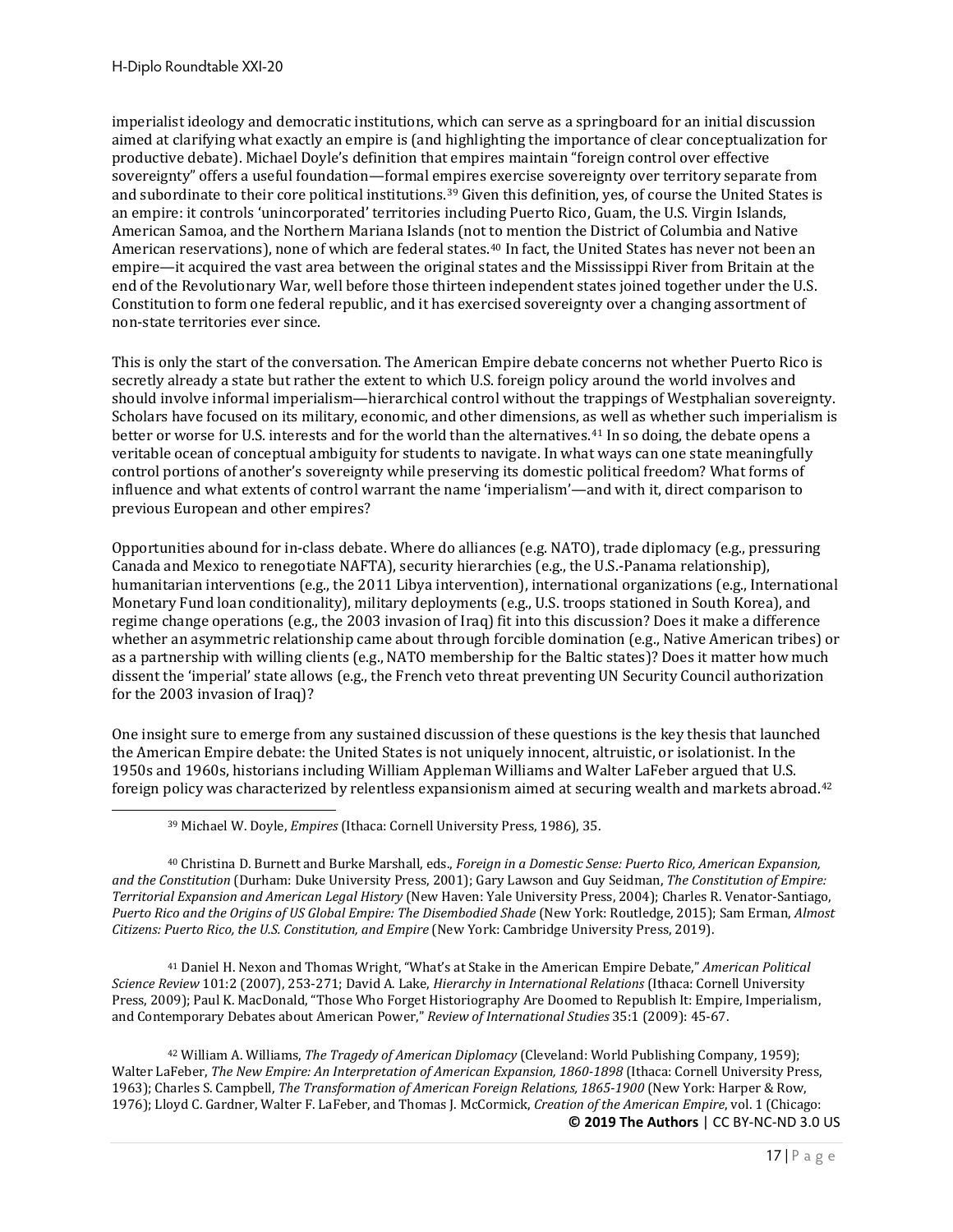After 9/11, a new generation revived the notion of an American Empire in the context of unipolarity and the controversial security policies associated with the War on Terror.[43](#page-17-0) Spanning decades, this literature has made a valuable contribution in emphasizing that the United States has been embedded in global relationships and the pursuit of power throughout its history.[44](#page-17-1) Yet as with the acknowledgement that the United States is a formal empire, the recognition that U.S. expansionism is long-standing and multifaceted is unlikely to satisfy students and sure to provoke further discussion.

As I note in *The Picky Eagle: How Democracy and Xenophobia Limited U.S. Territorial Expansion*, the American Empire literature tends to prioritize continuity at the expense of change in its interpretation of U.S. history.[45](#page-17-2) One common practice has been to identify an early "territorial" empire followed by a "commercial" empire and eventually "global" or "semiglobal" empire, and students can debate the merits or demerits of analogizing across policy goals like territorial conquest, trade agreements, and transnational counterterrorism.[46](#page-17-3) A cleancut division of U.S. history into distinct phases of 'empire' also implies a chronological switch from territorial to commercial expansion that defies the historical record: U.S. leaders consistently sought to expand economic opportunities and protect access to export markets (such concerns drove President Thomas Jefferson's pursuit of Louisiana and Florida, for example), and they treated opportunities for territorial expansion on a case-by-case basis, rejecting even profitable opportunities where they threatened prohibitive domestic political or normative costs.<sup>[47](#page-17-4)</sup> Prompting students to think carefully about these subjects can help underscore the fact that digging deeper into broad generalizations is both useful and a normal thing to do if you want to understand the world.

Perhaps the greatest challenge for instructors teaching the American Empire debate concerns neither its substantive content nor its conceptual ambiguity but the web of normative, ideological, and identity-based concerns in which it is embedded. How should we best teach a subject that students from international backgrounds are likely to perceive very differently from domestic students, especially given that any policy prescription carries implications not only for U.S. interests but also for the sovereignty and selfdetermination of other states? How should we best facilitate productive discussion of subjects that are inherently linked to deeply-held identities, making sure that we engage and do not alienate students who have lived in postcolonial countries or who cherish American anti-imperial ideology? How should we respond to students who may instinctively wish to minimize the darker elements of U.S. foreign policy history or reject out of hand the possibility of empire producing any positive outcomes?

<span id="page-17-2"></span><sup>45</sup> Richard W. Maass, *The Picky Eagle: How Democracy and Xenophobia Limited U.S. Territorial Expansion* (Ithaca: Cornell University Press, 2020).

<sup>46</sup> E.g., Bulmer-Thomas, *Empire in Retreat*; Nugent, *Habits of Empire*.

<span id="page-17-4"></span><span id="page-17-3"></span><sup>47</sup> Maass, *The Picky Eagle*; cf. Richard W. Maass, "'Difficulty to Relinquish Territory Which Had Been Conquered': Expansionism and the War of 1812," *Diplomatic History* 39:1 (2015), 70-97.

Rand McNally, 1973); Ernest N. Paolino, *The Foundations of the American Empire: William Henry Seward and U.S. Foreign Policy* (Ithaca: Cornell University Press, 1973); William A. Williams, *The Roots of the Modern American Empire: A Study of the Growth and Shaping of Social Consciousness in a Marketplace Society* (New York: Random House, 1969); R. W. Van Alstyne, *The Rising American Empire* (Oxford: Basil Blackwell, 1960).

<span id="page-17-0"></span><sup>43</sup> Chalmers Johnson, *Blowback: The Costs and Consequences of American Empire* (New York: Henry Holt, 2000); Bacevich, *American Empire*; Ferguson, *Colossus*; Christopher Layne and Bradley A. Thayer, *American Empire: A Debate* (New York: Routledge, 2007); Nugent, *Habits of Empire*; Immerman, *Empire for Liberty*.

<span id="page-17-1"></span><sup>44</sup> Cf. Ian Tyrrell, *Transnational Nation: United States History in Global Perspective Since 1789* (New York: Palgrave Macmillan, 2007), ch. 10; Thomas Bender, *A Nation Among Nations: America's Place in World History* (New York: Hill and Wang, 2006), ch. 4.